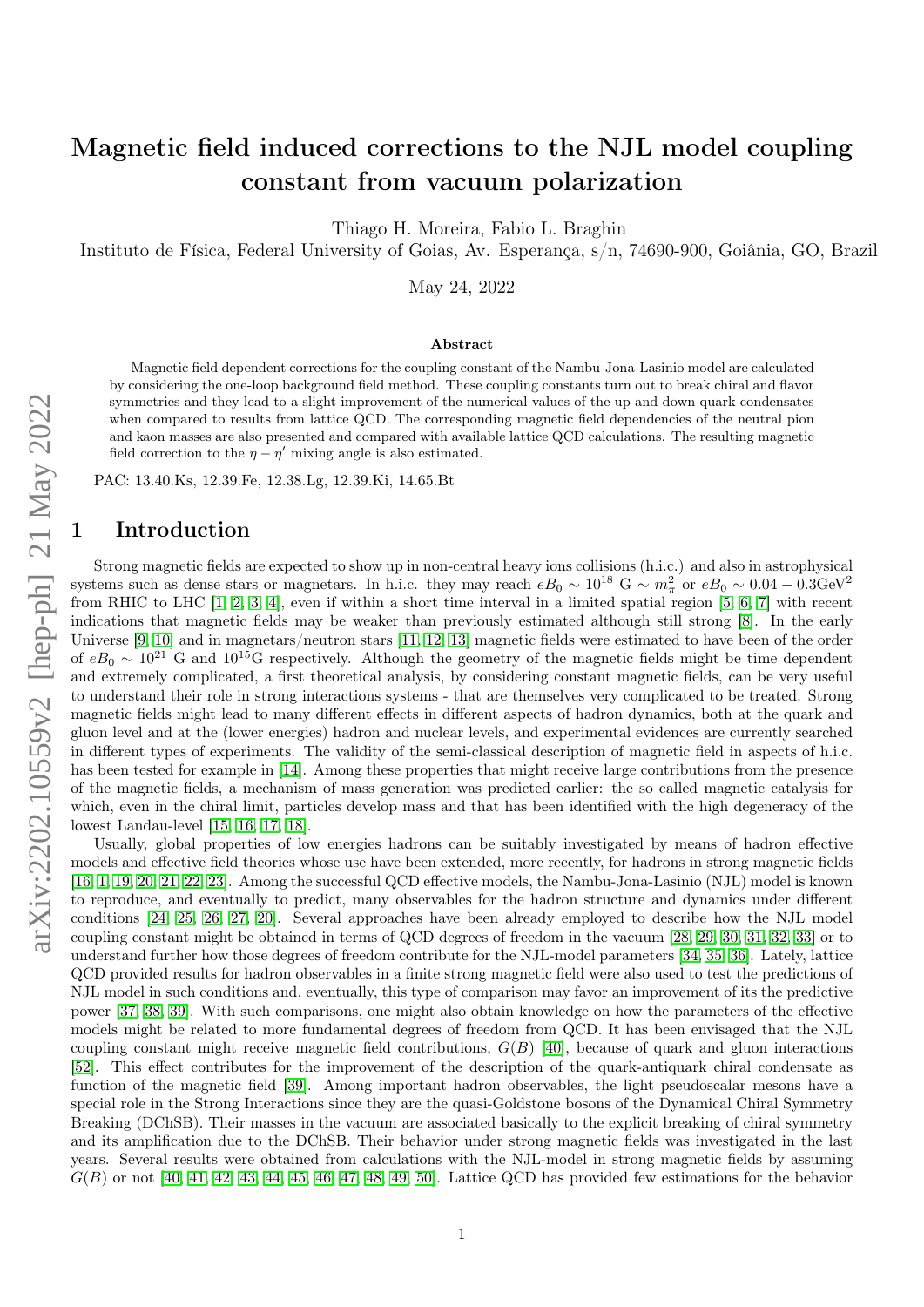of hadron properties under strong magnetic fields, being that a small difference was found when comparing earlier different lattice fermions [\[37,](#page-19-13) [38,](#page-19-14) [51\]](#page-20-4). Although this dependence of  $G(B)$  has been attributed to the quark-gluon running coupling constant dependence on the magnetic field [\[52\]](#page-20-0), we believe that other mechanisms can contribute. Besides that, one might be interested in understanding more precisely the role of needed degrees of freedom of the more fundamental theory for defining the NJL-model parameters by articulating further the model itself and their parameters.

In the present work we employ the background field method (BFM) [\[53,](#page-20-5) [23\]](#page-18-22) to compute the contribution of the quark-polarization under strong magnetic field for the NJL-coupling constant. This work extends the more restricted calculation for weak magnetic field and  $SU(N_f = 2)$  presented in [\[54\]](#page-20-6) and, besides that, estimations for its effects on the neutral pion and kaon masses are presented. The dependencies of the u, d and s quark condensates and of the  $\eta-\eta'$  mixing angle [\[55,](#page-20-7) [56,](#page-20-8) [35,](#page-19-11) [36\]](#page-19-12) on the magnetic field are also calculated. The auxiliary field method (AFM) will be considered, as usually, being that the scalar field allows for the DChSB although a chiral rotation is performed to eliminate the corresponding meson degree of freedom which seems absent in the light hadron spectrum. For zero magnetic field it has been shown that the choice of the regularization method is little important for the light hadron observables [\[57\]](#page-20-9) and an investigation for the role of different regularization schemes under finite B has also been carried out [\[58,](#page-20-10) [59\]](#page-20-11). A magnetic field independent regularization is chosen for the covariant four dimensional cutoff regularization. We make use of the (more convenient) proper-time representation for the magnetic field contribution for the quark propagator that is ultraviolet (UV) finite. The B-dependence of the results are guided strictly by the behavior of the effective masses from the gap equations, and eventually B-dependent coupling constants. However, since we are concerned with the relative role of the magnetic field dependent coupling constants with respect to the original NJL-coupling constant,  $G_0$ ,  $\overline{\cdot}$  i.e. to analyze the relative influence due to the magnetic field  $\overline{\cdot}$  the role of the choice of the regularization scheme (in particular for the vacuum part of the equations) may be expected to be relatively small. By resolving the coefficients of a large quark mass expansion of the quark determinant in the background quark currents, for a zero order derivative expansion, the magnetic-field dependent corrections for the NJL-coupling constant,  $G_{ij}(B)$ , are obtained mostly analytically. These coupling constants turn out to be strongly flavor dependent. The fitting of the parameters of the parameters of the resulting model, with  $G_{ij}$ , is done by means of the usual observables in the vacuum, neutral mesons masses  $M_{\pi^0}$ ,  $M_{K^0}$  and the decay constants  $F_{\pi}$  and  $F_K$ . The work is organized as follows. In the next section the sea-quark determinant is presented in the presence of background scalar and pseudoscalar quark currents and local pseudoscalar and scalar auxiliary fields. In Section [\(3\)](#page-5-0) the corrected NJL-model, wtih  $G_{ij}(B)$ , is considered for the calculation of the neutral pion and kaon masses as functions of the magnetic field. In section [\(4\)](#page-7-0) numerical results are presented for the quark effective masses, scalar and pseudoscalar magnetic field dependent (corrected) coupling constants, quark-antiquark chiral condensates and neutral pion and kaon masses. Besides that, a magnetic field correction to the  $\eta - \eta'$  mixing angle will be also calculated for different behaviors of the magnetic field dependencies of the  $\eta - \eta'$  mass difference that is, currently, also unknown. Finally in section [\(5\)](#page-15-0) a Summary with a discussion is presented.

### 2 Background field method, sea quark determinant and gap equation

The following generating functional will be considered:

$$
Z[J,\bar{J}] = N \int \mathcal{D}[\bar{\psi},\psi] e^{i \int_x (\mathcal{L} + \bar{\psi}J + \bar{J}\psi)},
$$

where the NJL-model Lagrangian density for the minimal coupling for a background electromagnetic field can be written as:

<span id="page-1-0"></span>
$$
\mathcal{L} = \bar{\psi} \left( i\gamma \cdot D - m_f \right) \psi + \frac{G_0}{2} \left[ (\bar{\psi} \lambda^i \psi)^2 + (\bar{\psi} i\gamma_5 \lambda^i \psi)^2 \right], \tag{1}
$$

where  $i, j, k = 0, \ldots (N_f^2 - 1)$  stand for flavor indices in the adjoint representation,  $m_f$  stand for the current quark mass matrix element wherein  $f = u, d$  and s for the fundamental representation and the sums in color, flavor and Dirac indices are implicit. The covariant quark derivative is:  $D = D_{\mu} = \partial_{\mu} \delta_{ij} - ieQ_{ij}A_{\mu}$  for the diagonal matrix  $\hat{Q} = diag(2/3, -1/3, -1/3).$ 

Next we apply the one loop Background Field Method (BFM) [\[53,](#page-20-5) [23\]](#page-18-22) according to which bilinears of the quark field,  $\bar{\psi} \Gamma \psi$  where Γ stands for Dirac, color or flavor operators, are split into (constituent quark) background field  $(\psi_1)$  that will become *quasi-particles* of the model and the quantum quark field  $(\psi_2)$  that will form mesons and the chiral condensates and which will be integrated out. It can be written

$$
\bar{\psi}\Gamma^q\psi \rightarrow (\bar{\psi}\Gamma^q\psi)_2 + (\bar{\psi}\Gamma^q\psi)_1. \tag{2}
$$

This separation preserves chiral symmetry and it may not correspond to a simple mode separation of low and high energies which might be a very restrictive assumption and what would involve an energy separation scale. Whereas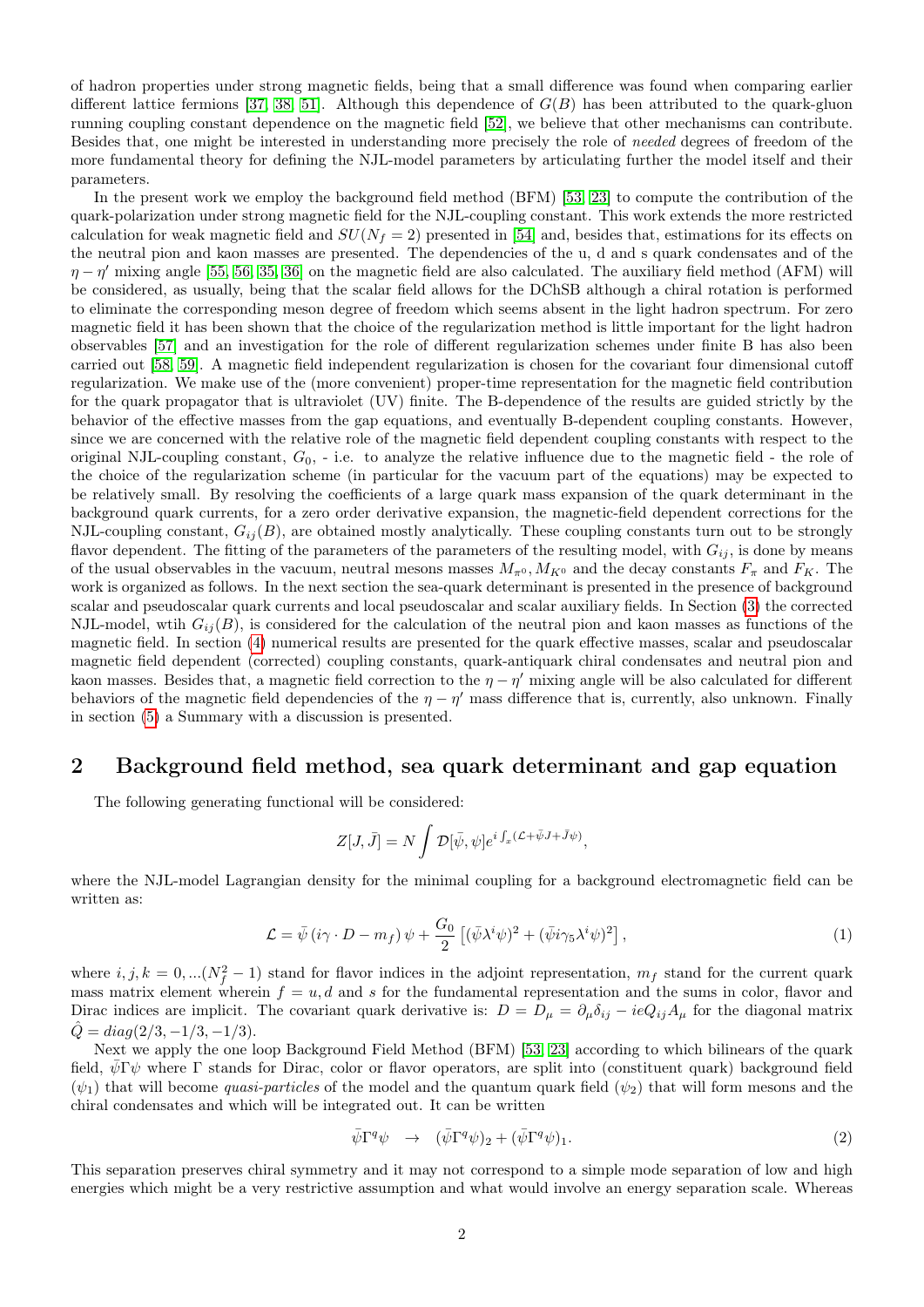the overall method employed is inspired in the usual constant background field method, one step further can be given with the derivative expansion that allows to compute a whole effective action [\[60,](#page-20-12) [61,](#page-20-13) [62\]](#page-20-14).

The interaction term of the NJL model,  $\Omega$ , split in separated terms for  $\psi_1$  and  $\psi_2$  ( $\Omega_1, \Omega_2$ ) and those with both bilinear of  $\psi_1$  and  $\psi_2$ . The interaction  $\Omega_2$  will be treated by making use of the auxiliary field method (AFM) by introducing a set of auxiliar scalar and pseudoscalar fields,  $S_i \equiv S_i(x)$  and  $P_i \equiv P_i(x)$  for  $i = 0, 1, ...N_f^2 - 1$ , [\[28\]](#page-19-4). These auxiliary fields might be introduced by multiplying the generating functional by the following normalized Gaussian integrals:

$$
1 = N \int D[S]D[P_i]e^{-\frac{i}{2G_0}\int_x \left[ (S_i - G_0 j_{i,(2)}^S)^2 + (P_i - G_0 j_{i,(2)}^P)^2 \right]}, \tag{3}
$$

where  $\int_x = \int d^4x$  and the scalar and pseudoscalar currents were defined as:  $j_S^{i,(2)} = \bar{\psi} \lambda_i \psi$  and  $j_P^{i,(2)} = \bar{\psi} \lambda_i i \gamma_5 \psi$ .

With these auxiliary fields, the quark field  $\psi_2, \bar{\psi}_2$  can be quantized, and an effective action for background quarks and auxiliary fields canonically normalized, is obtained. From here on, we can omit the index for quark background field. By considering the identity det  $A = \exp Tr \ln(A)$ , the resulting model can be written as:

<span id="page-2-0"></span>
$$
S_{eff} = -i Tr \ln \left\{ -i \left[ S_0^{B-1} + \Xi + G_0 \lambda^i \left[ (\bar{\psi} \lambda_i \psi) + i \gamma_5 (\bar{\psi} i \gamma_5 \lambda_i \psi) \right] \right] \right\} + \int_x \left\{ \bar{\psi} \left( i \gamma_\mu D^\mu - m \right) \psi + \frac{G_0}{2} \left[ (\bar{\psi} \lambda^i \psi)^2 + (\bar{\psi} i \gamma_5 \lambda^i \psi)^2 \right] - \frac{1}{2G_0} \left[ S_i^2 + P_i^2 \right] \right\},
$$
(4)

where  $Tr$  stands for traces of discrete internal indices and integration of space-time coordinates and the following quantities have been defined:

$$
S_0^{B^{-1}} = (i\rlap{\,/}D - m_f), \tag{5}
$$

$$
\Xi = (S \cdot \lambda + iP \cdot \lambda), \tag{6}
$$

where  $S_0^B$  is the free quark propagator with its coupling to the electromagnetic field. with  $D \psi = \gamma^\mu \cdot D^\mu$ . Therefore Ξ provides the auxiliary fields coupling to quarks.

Since the auxiliary fields are unknown, an extremization of eq. [\(4\)](#page-2-0) yields the usual gap equations and provide a determination of the auxiliary fields at a mean field level,  $\bar{S}_i$ . The solutions of the scalar fields for the gap equations have been investigated in many works both in the vacuum and under constant weak and strong magnetic fields, to quote few works: [\[63,](#page-20-15) [64,](#page-20-16) [65,](#page-20-17) [16\]](#page-18-15). The magnetic field is known to increase the effective mass, even if the current Lagrangian quark mass is zero, which is known as the magnetic catalysis effect [\[15,](#page-18-14) [16,](#page-18-15) [17,](#page-18-16) [18\]](#page-18-17). The resulting gap equations for the set of scalar auxiliary fields corresponding to the diagonal flavor generators,  $S_0$ ,  $S_3$  and  $S_8$ , can be written as:

$$
S_i \equiv \bar{S}_i = -i G_0 \operatorname{Tr} \lambda_i S^{(B)}, \tag{7}
$$

where  $S^{(B)}$  (defined below) takes into account possible non zero expected value in the vacuum for the auxiliary fields. The corresponding equations for the pseudoscalar fields, at zero magnetic field, must be a trivial one to enforce the scalar nature of the vacuum. The scalar auxiliary field mean field makes possible the generation of (effective) mass for the constituent quarks, such that in the fundamental representation one has  $M_f^* = m_f + \bar{S}_f$ . The quark propagator in a background magnetic field was calculated by considering the Schwinger proper time method and it is shown explicitly in Appendix [\(A\)](#page-16-0) In the absence of (background) quark currents and auxiliary fields for mesons the celebrated Euler Heisenberg effective action can be recovered from Eq. [\(4\)](#page-2-0) [\[65,](#page-20-17) [66,](#page-20-18) [67,](#page-20-19) [68\]](#page-20-20).

#### 2.1 GAP equation in magnetic field

The non trivial solution for the scalar variables lead to diagonal contributions for the fundamental representation, i.e.  $\bar{S}_u, \bar{S}_d$  and  $\bar{S}_s$ . From here on the quark masses become effective masses such that one can write:

$$
S^B{}_f^{-1} = \left(i\rlap{\,/}D_f - M_f^*\right),\tag{8}
$$

where  $M_f^* = m_f + \bar{S}_f$  and the different minimal photon couplings to u, d and s quarks were written above in  $\mathcal{D}_f$ . The gap equation for the effective quark masses can be written as

$$
M_f^* = m_f - 2G_0 \langle \bar{\psi}_f \psi_f \rangle, \qquad (9)
$$

where  $\langle \bar{\psi}_f \psi_f \rangle = -i \text{tr}_{DC} S_f^B(0)$  is the chiral condensate in the mean field approximation. Here  $\text{tr}_{DC}$  denotes the trace over Dirac and color indices, and  $S_f^B(x-y)$  stands for the quark propagator of flavor f in the presence of a uniform magnetic field. A magnetic field independent regularization will be adopted [\[58,](#page-20-10) [59\]](#page-20-11). The UV divergent part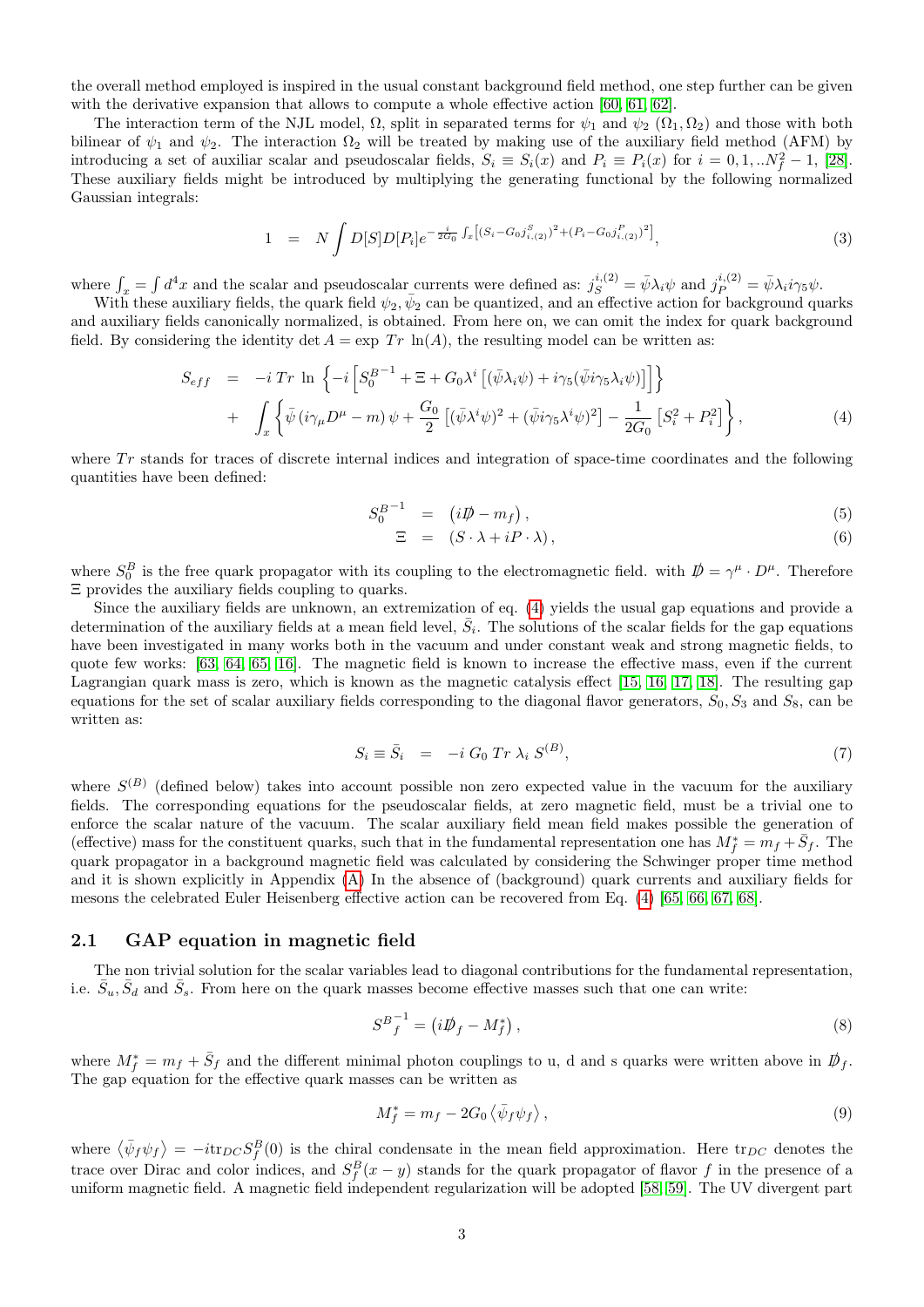can be separated to correspond to the vacuum contribution whereas the explicitly magnetic field dependent part is UV finite. The regulariation scheme considered for the UV divergent part will be the four-momentum cutoff  $(\Lambda)$  in Euclidean space. By using the proper time representation for the magnetic field dependent part we find

<span id="page-3-0"></span>
$$
M_f^* = m_f + \frac{G_0 N_c M_f^*}{2\pi^2} \left[ \Lambda^2 - M_f^{*2} \ln \left( \frac{\Lambda^2 + M_f^{*2}}{M_f^{*2}} \right) \right]
$$
  
+ 
$$
\frac{G_0 N_c M_f^*}{2\pi^2} \left[ M_f^{*2} \left( 1 - \ln \frac{M_f^{*2}}{2|q_f B|} \right) + |q_f B| \ln \frac{M_f^{*2}}{4\pi |q_f B|} + 2|q_f B| \ln \Gamma \left( \frac{M_f^{*2}}{2|q_f B|} \right) \right]
$$
  
= 
$$
M_{f,0}^* + \frac{G_0 N_c M_f^*}{2\pi^2} \left[ M_f^{*2} \left( 1 - \ln \frac{M_f^{*2}}{2|q_f B|} \right) + |q_f B| \ln \frac{M_f^{*2}}{4\pi |q_f B|} + 2|q_f B| \ln \Gamma \left( \frac{M_f^{*2}}{2|q_f B|} \right) \right].
$$
  
(10)

We remark that the divergences were isolated into the vacuum term before introducing the regularization parameter. Although our departure point was the proper time representation for the propagator, isolating the divergences into the vacuum contribution allowed us to use other regularization scheme than the regularization in proper time since the pure magnetic contribution introduces no new divergences.

#### 2.2 Magnetic field-dependent corrections to the coupling constant

Since we are interested in the dynamics of quarks by means of their currents from here on the auxiliary fields will be neglected. By expanding the quark determinant in a large quark effective mass expansion in terms of the quark field bilinears, in a zero order derivative expansion, we find the first order term to be given by

$$
S_{\text{det}}^{(1)} = -2G_0 \sum_{f=u,d,s} \int_x \text{tr}_{DC} \left[ i S_f^B(p) \right] \bar{\psi}\psi,\tag{11}
$$

with  $S_f^B(p)$  representing the quark propagator in momentum space in the presence of the uniform magnetic field B, that is exhibited in Appendix [\(A\)](#page-16-0). These terms produce a correction to the quark masses that is the same as the gap equation, Eq. [\(10\)](#page-3-0).

The second order terms of the large quark mass expansion provides fourth order quark interactions. After resolving coupling constants in the very long-wavelength limit for the zero order derivative expansion, results are the following:

$$
\mathcal{L}_{1loop} = \frac{\bar{G}_{s}^{ij}(B)}{2} (\bar{\psi}\lambda_{i}\psi)(\bar{\psi}\lambda_{j}\psi) + \frac{\bar{G}_{ps}^{ij}(B)}{2} (\bar{\psi}i\gamma_{5}\lambda_{i}\psi)(\bar{\psi}i\gamma_{5}\lambda_{j}\psi), \tag{12}
$$

where:

$$
\bar{G}_{s}^{ij}(B) \equiv G_{0}^{2}\Pi_{ij}^{s}(B) = iG_{0}^{2} \int \frac{d^{4}p}{(2\pi)^{4}} \text{tr}\left[S_{f}^{B}(p)\lambda^{i}S_{g}^{B}(p)\lambda^{j}\right],\tag{13}
$$

$$
\bar{G}_{ps}^{ij}(B) \equiv G_0^2 \Pi_{ij}^{ps}(B) = iG_0^2 \int \frac{d^4p}{(2\pi)^4} \text{tr}\big[S_f^B(p)\lambda^i i\gamma_5 S_g^B(p)\lambda^j i\gamma_5\big].\tag{14}
$$

All these coupling constants are written as combinations of integrals of each quark propagator for which a change of representation for the coupling constants is presented in the Appendix [\(B\)](#page-17-0). These coupling constants obviously break chiral and flavor symmetries and they have the same dimension of the NJL-coupling constant, GeV<sup>−</sup><sup>2</sup> . By using the proper time representation for the quark propagator in momentum space and considering only the polarization functions that involve quark flavors with the same electric charge, being that in those cases the Schwinger phases cancel out, it is possible to separate the contributions from the vacuum (zero magnetic field) and the B-dependent contributions similarly to the quark propagator. By separating each of the couplings for given  $i, j$  in terms of the related contributions from internal quark propagators  $f, g$  it is obtained for each component with equal electric charges  $q_f = q_g$ :

$$
\Pi_{fg}^{\text{ps}}(B) = \Pi_{fg}^{\text{ps}}(B=0) + \tilde{\Pi}_{fg}^{\text{ps}}(B) = \Pi_{fg}^{\text{ps}}(B=0) + \frac{N_c|q_fB|}{2\pi^2} \int_0^\infty \int_0^\infty ds dr \, \frac{e^{-sM_f^*^2 - rM_g^*^2}}{s+r} \times \left[ \frac{1 \mp M_f^* M_g^*(s+r)}{(s+r)\tanh\left(|q_fB|(s+r)\right)} + \frac{|q_fB|}{\sinh^2\left(|q_fB|(s+r)\right)} - \frac{2 \mp M_f^* M_g^*(s+r)}{|q_fB|(s+r)^2} \right]. \tag{15}
$$

The vacuum contributions for the flavor symmetric model were analyzed in [\[33,](#page-19-9) [69\]](#page-20-21) and for non degenerate quark masses in [\[35,](#page-19-11) [36\]](#page-19-12).

By making the change of variables

$$
s = \frac{u}{2}(1+v), \qquad r = \frac{u}{2}(1-v), \tag{16}
$$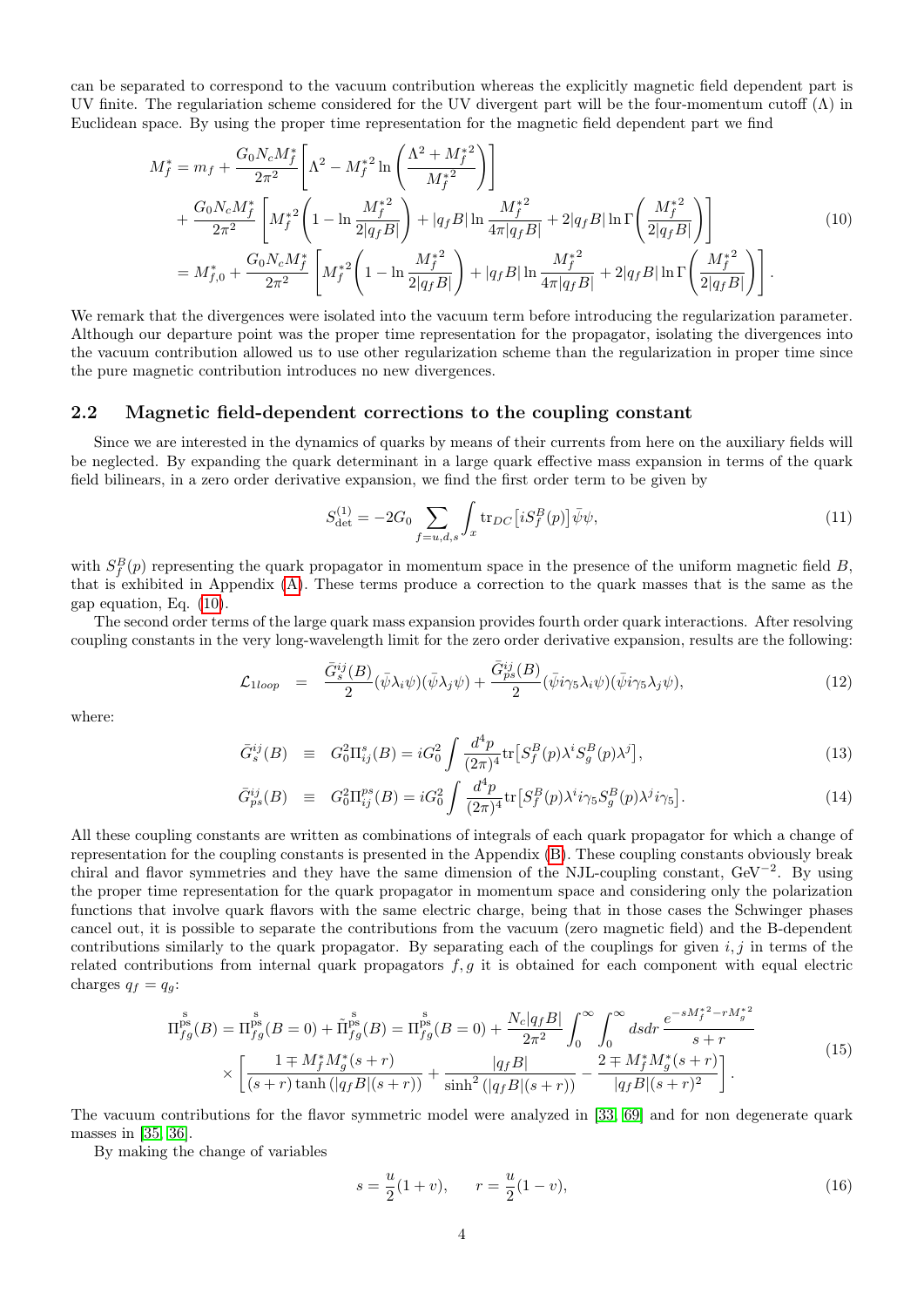with  $0 \le u < \infty$  and  $-1 \le v \le 1$ , so that  $dsdr = (u/2)dudv$ , we obtain:

$$
\tilde{\Pi}_{fg}^{\rm ps}(B) = \frac{N_c|q_fB|}{2\pi^2} \int_0^\infty du \int_{-1}^1 dv \, \frac{e^{-\frac{u}{2}(1+v)M_f^{\ast 2} - \frac{u}{2}(1-v)M_g^{\ast 2}}}{2} \left[ \frac{1 \mp uM_f^{\ast}M_g^{\ast}}{u \tanh\left(|q_fB|u\right)} + \frac{|q_fB|}{\sinh^2\left(|q_fB|u\right)} - \frac{2 \mp uM_f^{\ast}M_g^{\ast}}{|q_fB|u^2} \right] \tag{17}
$$

for the pure magnetic contribution to the polarization functions. The proper time integrals can be computed in closed form for the diagonal couplings  $f = g$ , yielding

$$
\tilde{\Pi}_{ff}^{\rm ps}(B) = \frac{N_c M_f^{*2}}{2\pi^2} \left[ 1 + \frac{|q_f B|}{M_f^{*2}} \ln\left(\frac{M_f^{*2}}{4\pi|q_f B|}\right) + \frac{2|q_f B|}{M_f^{*2}} \ln\Gamma\left(\frac{M_f^{*2}}{2|q_f B|}\right) + (1 \pm 1)\psi\left(\frac{M_f^{*2}}{2|q_f B|}\right) - (2 \pm 1)\ln\left(\frac{M_f^{*2}}{2|q_f B|}\right) + (1 \pm 1)\frac{|q_f B|}{M_f^{*2}} \right].
$$

<span id="page-4-1"></span>Therefore, we have

$$
\bar{G}_{ff}^{s}(B) = \frac{G_0^2 N_c M_f^{*2}}{2\pi^2} \left[ 1 + \frac{|q_f B|}{M_f^{*2}} \ln\left(\frac{M_f^{*2}}{4\pi|q_f B|}\right) + \frac{2|q_f B|}{M_f^{*2}} \ln\Gamma\left(\frac{M_f^{*2}}{2|q_f B|}\right) + 2\psi\left(\frac{M_f^{*2}}{2|q_f B|}\right) - 3\ln\left(\frac{M_f^{*2}}{2|q_f B|}\right) + 2\frac{|q_f B|}{M_f^{*2}} \right],
$$
\n(18)

<span id="page-4-2"></span>
$$
\bar{G}_{ff}^{\,\mathrm{ps}}(B) = \frac{G_0^2 N_c M_f^{*2}}{2\pi^2} \left[ 1 + \frac{|q_f B|}{M_f^{*2}} \ln\left(\frac{M_f^{*2}}{4\pi |q_f B|}\right) + \frac{2|q_f B|}{M_f^{*2}} \ln\Gamma\left(\frac{M_f^{*2}}{2|q_f B|}\right) - \ln\left(\frac{M_f^{*2}}{2|q_f B|}\right) \right],\tag{19}
$$

where  $\Gamma(x)$  is the Gamma function and  $\psi(x)$  is the Euler psi function.

Another case of interest is the one of the couplings  $G_{ds}^{s}(B)$  and  $G_{ds}^{ps}(B)$ , which involve quarks of different flavors but with same electric charge. We have

$$
\bar{G}_{ds}^{\text{ps}}(B) = \frac{G_0^2 N_c |q_d B|}{2\pi^2} \int_0^\infty du \int_{-1}^1 dv \, \frac{e^{-\frac{u}{2}(1+v)M_d^*{}^2 - \frac{u}{2}(1-v)M_s^*{}^2}}{2} \times \left[ \frac{1 \mp uM_d^* M_s^*}{u \tanh(|q_d B|u)} + \frac{|q_d B|}{\sinh^2(|q_d B|u)} - \frac{2 \mp uM_d^* M_s^*}{|q_d B|u^2} \right],\tag{20}
$$

where now the proper time integrals need to be solved by using numerical methods. Note that, the divergence of the integrals above, parameterized in the UV cutoff  $\Lambda$ , appears only in the vacuum contributions  $G(B = 0)$  or  $\Pi(B = 0)$ . The the difference between the scalar and pseudoscalar couplings is directly a consequence of chiral symmetry breaking effect in the coupling constants at the one loop level. For the cases addressed above it follows:

$$
\bar{G}_{csb}^{fg}(B) \equiv \bar{G}_{ps}^{fg}(B) - \bar{G}_{s}^{fg}(B)
$$
\n
$$
= 2G_{0}^{2} \frac{N_{c}|q_{f}B|}{2\pi^{2}} \int_{0}^{\infty} \int_{0}^{\infty} ds dr \frac{e^{-sM_{f}^{*2} - rM_{g}^{*2}}}{s+r} \left[ \frac{M_{f}^{*}M_{g}^{*}(s+r)}{(s+r)\tanh(|q_{f}B|(s+r))} - \frac{M_{f}^{*}M_{g}^{*}(s+r)}{|q_{f}B|(s+r)^{2}} \right]. \tag{21}
$$

Although the magnetic field dependence of this quantity is not necessarily small, it will be neglected in most of calculations as explained below. The overall behavior of the pseudoscalar coupling constants is very different from the needed behavior that describes results from lattice QCD.

### 2.3 Fitting of the model parameters at  $B = 0$  and contributions from  $B \neq 0$

The parameters of the model are  $G_0$ ,  $m_u$ ,  $m_d$  and  $m_s$  with the additional need of fixing the UV cutoff  $\Lambda$ . By adopting a coupling constant  $G_0 = 9.76 \text{ GeV}^{-2}$  the following masses and weak decay constants were considered in the vacuum to fix these parameters  $M_{\pi^0}$ ,  $M_{K^0}$ ,  $F_{\pi}$  and  $F_K$ , that are written below.

The pseudoscalar mesons masses  $(M_{ps})$  in the framework of the standard NJL model [\(1\)](#page-1-0) are obtained from the Bethe Salpeter equation at the Born approximation by means of the following equations:

<span id="page-4-0"></span>
$$
1 - G_0 \Pi_{ps}^{ij} (P^2) \big|_{P^2 = M_{ps}^2} = 0,\t\t(22)
$$

where neutral pion and kaon are obtained respectively with  $ij = 33$  and  $ij = 66, 77$ . The polarization tensor was rotated back to the Minkowski space and it needs to be computed for on shell meson, in the limit of zero three-momentum. The corresponding integrals are given by:

$$
\Pi_{\rm ps}^{33}(P^2) = \frac{1}{2} \left[ \Pi_{\rm ps}^{uu}(P^2) + \Pi_{\rm ps}^{dd}(P^2) \right],\tag{23}
$$

$$
\Pi_{\rm ps}^{66}(P^2) = \Pi_{\rm ps}^{ds}(P^2). \tag{24}
$$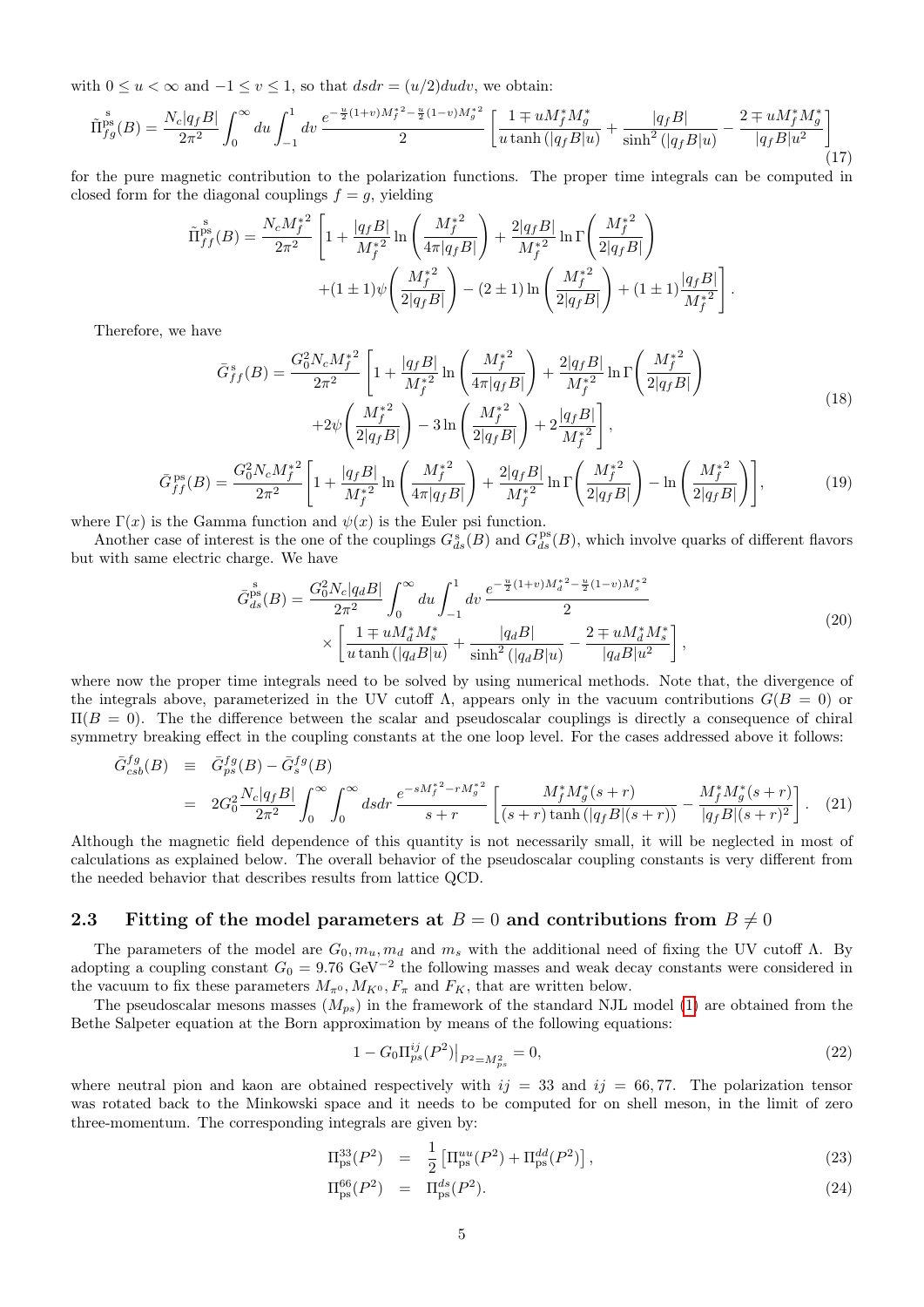These pseudoscalar polarization tensors as functions of the energy of the meson can be written as:

$$
\Pi_{\rm ps}^{fg}(P^2) = \frac{1}{2} \left[ \frac{M_{f,0}^* - m_f}{M_f^*} + \frac{M_{g,0}^* - m_g}{M_g^*} \right] \n+ \frac{N_c}{4\pi^2} \left[ P^2 - \left( M_f^* - M_g^* \right)^2 \right] \int_0^1 dx \left\{ \ln \left[ \frac{\Lambda^2 + D_{fg}^2(P^2)}{D_{fg}^2(P^2)} \right] + \frac{D_{fg}^2(P^2)}{\Lambda^2 + D_{fg}^2(P^2)} - 1 \right\} \n+ \frac{N_c|q_fB|}{2\pi^2} \int_0^\infty \int_0^\infty ds dr \frac{e^{-sM_f^*2 - rM_g^{*2} + \frac{sr}{s+r}P^2}}{s+r} \n\times \left[ \frac{1 + M_f^*M_g^*(s+r) + \frac{sr}{s+r}P^2}{(s+r)\tanh\left(|q_fB|(s+r)\right)} + \frac{|q_fB|}{\sinh^2\left(|q_fB|(s+r)\right)} - \frac{2 + M_f^*M_g^*(s+r) + \frac{sr}{s+r}P^2}{(s+r)^3} \right],
$$
\n(25)

where  $M_{f,0}^*$  was defined in Eq. [\(10\)](#page-3-0) and  $D_{fg}^2(P^2) = -x(1-x)P^2 + xM_f^{*2} + (1-x)M_g^{*2}$ . Note that, again, the UV divergent part is written separately, as the vacuum term, from the magnetic field contributions.

The charged pion and kaon weak decay constants, for a meson structure of quark antiquark  $f, g$ , are given by [\[25,](#page-19-1) [26\]](#page-19-2):

$$
F_{ps} = \frac{N_c G_{qqPS}}{4} \int \frac{d^4q}{(2\pi)^4} Tr_{F,D} \left[ \gamma_\mu \gamma_5 \lambda_i \ S_f(q + P/2) \lambda_j S_g(q - P/2) \right],\tag{26}
$$

where  $i, j$  are the associated flavor indices as discussed for eq. [\(22\)](#page-4-0). The meson-quark coupling can be obtained as the residue of the pole of the BSE will be calculated in the limit of zero four momentum as:

$$
G_{qqPS} = \left(\frac{\partial \Pi_{ij}(P^2)}{\partial P_0^2}\right)_{(P_0, \vec{P}) \equiv 0}^{-2},\tag{27}
$$

where the flavor indices are tied with the quantum numbers of the meson  $PS$ ,  $\pi^+$  with  $i, j = (1, 1), (2, 2)$  and  $K^+$ with  $i, j = (4, 4), (5, 5)$ .

### <span id="page-5-0"></span>3 Corrected NJL-model

.<br>"

Now consider the NJL corrected with magnetic field dependent coupling constants found above as given by:

$$
\mathcal{L} = \bar{\psi} \left( i\gamma \cdot D - m \right) \psi + \frac{G_0 \delta_{ij} + \bar{G}_s^{ij}(B)}{2} \left[ (\bar{\psi} \lambda^i \psi)(\bar{\psi} \lambda^j \psi) + (\bar{\psi} i\gamma_5 \lambda^i \psi)(\bar{\psi} i\gamma_5 \lambda^j \psi) \right] + \mathcal{O}_{chsb} \tag{28}
$$

where  $\bar{G}_{ij}^s(B)$  and  $\bar{G}_{csb}^{ij}(B)$  were written in Eqs. [\(18\)](#page-4-1) and [\(19\)](#page-4-2) and  $\mathcal{O}_{chsb}$  are the chiral symmetry breaking corrections for the pseudoscalar coupling constants discussed above and neglected from here on. However, the zero magnetic field limit of  $G_{ij}^{s,ps}(B=0)$  contributes for  $G_0$  making the overall normalization of the coupling constant ambiguous and this would have consequences for the calculation of observables for which we are interested, however, in investigating only the magnetic field dependence. Therefore the B-dependent coupling constant considered in the Lagrangian above will be exclusively the B-dependent part of Eq. [\(18\)](#page-4-1). In principle the scalar interactions contribute for the gap equations and the pseudoscalar couplings  $G_{ij}^{ps}$  can be expected to be those by which the bound state pseudoscalar mesons are formed according to the BSE. Because of the completely different behavior of the scalar and pseudoscalar couplings and of the fact that the scalar coupling constant helps to improve the behavior of the quark-antiquark condensates with the B-field that is shown below, we decided to analyze rather the effects of the scalar coupling by neglecting the difference between them. So we assume that, for some unknown reason maybe related to the level of approximation in which the one loop quark determinant and its expansion rely, the different between the scalar and pseudoscalar couplings  $G_{ij}^s$  and  $G_{ij}^{ps}$  should be considerably smaller and the pseudoscalar coupling constants would have its behavior changed considerably to be similar to the scalar ones, i.e.  $\bar{G}_{ij}^s(B) \sim \bar{G}_{ij}^{ps}(B)$  given by Eq. [\(18\)](#page-4-1). Next, the usual logics applied to the NJL model must be used again and so the gap equations must be recalculated. This procedure can be done repeatedly until the resulting effective masses,  $M_f^*$ , and coupling constants,  $G_{ij}^{s,ps}$ , converge.

The auxiliary field method for the corrected model will be presented by neglecting all the mixing-type interactions  $G_{i\neq j}$  that are considerably smaller than the diagonal ones. The corresponding unit integral of the auxiliary fields can be written as:

$$
1 = N \int D[S_i]D[P_i]e^{-\frac{i}{2G_{ij}}} f_x[(S_i - G_{ik}j_k^S)(S_j - G_{jm}j_j^S) + (P_i - G_{ik}j_k^P)(P_j - G_{jm}j_m^P)], \qquad (29)
$$

where  $G_{ij} = G_{ij}^s = G_0 \delta_{ij} + \bar{G}_{ij}^s(B)$ . The resulting gap equations for the scalar fields in the fundamental representation can be written as:

<span id="page-5-1"></span>
$$
M_f^* = m_f - 2G_{ff}^s \langle \bar{\psi}_f \psi_f \rangle, \qquad (30)
$$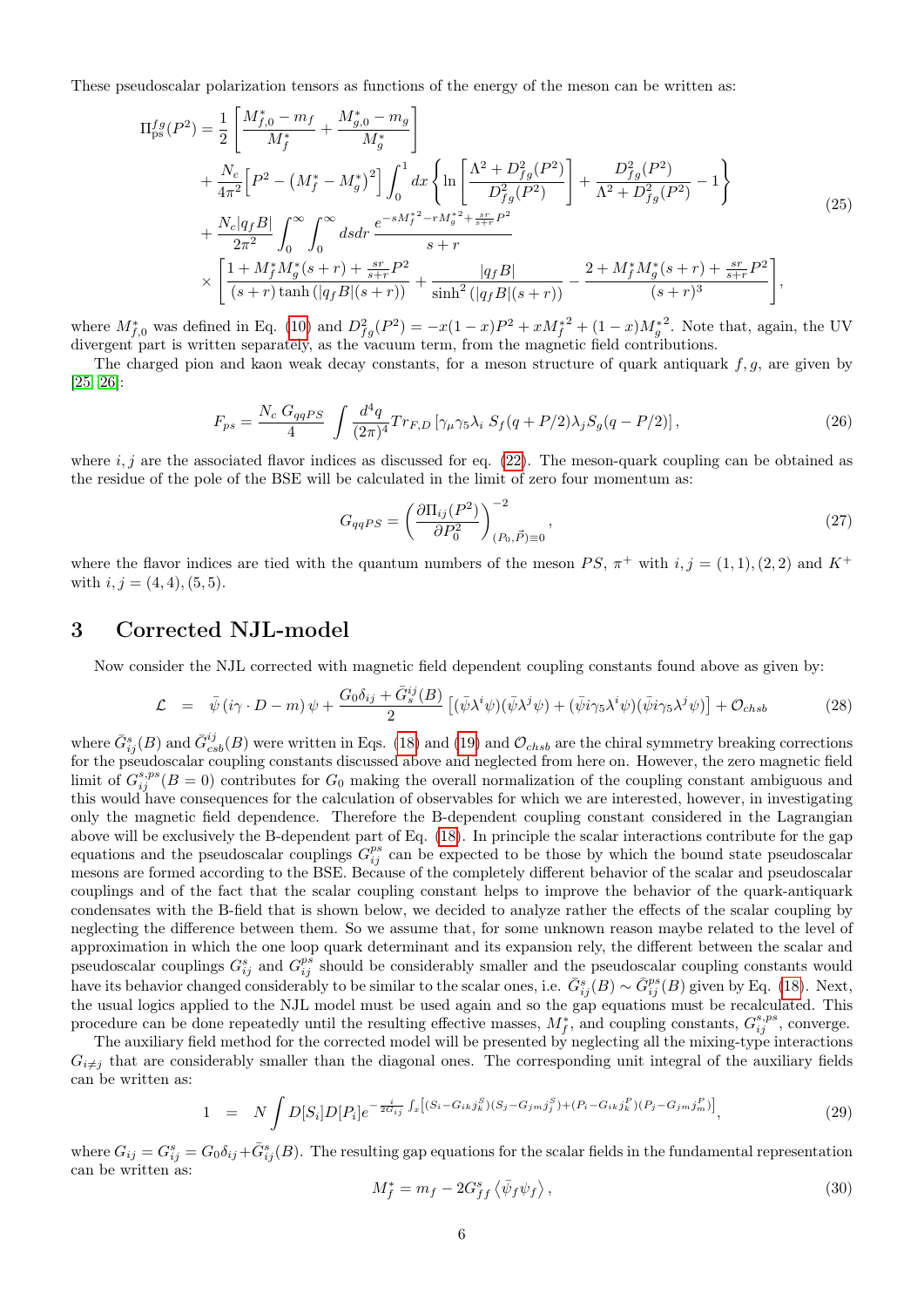where the relation of  $G_{ij}$  with  $G_{ff}$  and of  $S_i$  with  $S_f$  are presented in the Appendix [\(B\)](#page-17-0). The resulting BSE for the neutral and charged pion and kaon can be written as:

<span id="page-6-0"></span>
$$
\pi^{0}: \qquad 1 - \frac{G_{33}}{2} \left[ \Pi_{ps}^{uu} (P^{2} = M_{\pi^{0}}^{2}) + \Pi_{ps}^{dd} (P^{2} = M_{\pi^{0}}^{2}) \right] = 0, \tag{31}
$$

$$
K^{0}: \t 1 - G_{66} \Pi_{ps}^{ds}(P^{2} = M_{K^{0}}^{2}) = 0.
$$
\t(32)

To provide a more strict comparison with lattice calculations, below we also present the pion mass calculated separately with  $\bar{u}u$  structure or  $\bar{d}d$  structure. In these cases, the coupling constant  $G_{33}$  was also redefined accordingly, as obtained in the Appendix [\(B\)](#page-17-0) in Eq. [\(B.1c\)](#page-17-1). It yields:

<span id="page-6-1"></span>
$$
\pi^{\bar{u}u}: \qquad 1 - \frac{G_{uu}}{2} \Pi_{ps}^{uu}(P^2 = M_{\pi^0}^2) = 0,
$$
  

$$
\pi^{\bar{d}d}: \qquad 1 - \frac{G_{dd}}{2} \Pi_{ps}^{dd}(P^2 = M_{\pi^0}^2) = 0.
$$
 (33)

#### 3.1 Mixing angles

The mixing type interactions  $G_{08}(B)$  give rise to the eta-eta' mesons mixings. This mixing emerges already by considering the contribution of non degenerate quark masses  $M_u \neq M_s$  [\[35,](#page-19-11) [36\]](#page-19-12) and we we'll present exclusively the effect of the magnetic field on the mixing angle.

For this the auxiliary fields must be introduced in such a way to account for the mixing interactions. This will be done by means of functional delta functions in the generating functional [\[70,](#page-20-22) [71\]](#page-20-23) such that in the limit of zero mixing previous results are reproduced. This functional delta function can be written as:

$$
1 = \int D[P_i] \delta(P_i - G_{ik}j_{ps}^k), \qquad (34)
$$

where  $j_{ps}^k = \bar{\psi} \lambda^k i \gamma_5 \psi$ ,  $i, k = 0, 3, 8$  provides components that produce the mesons  $\eta, \eta'$  and  $\pi_0$ . Eventual non factorizations [\[72\]](#page-20-24) may be expected to be small. Consider the following pseudoscalar auxiliary fields quadratic terms:

$$
\mathcal{L}_{mix} = -\frac{M_{88}^2(B)}{2}P_8^2 - \frac{M_{00}^2(B)}{2}P_0^2 + 2G_{08}(B)\bar{G}_{08}P_0P_8 + \mathcal{O}(P_3, P_3^2) \dots \tag{35}
$$

where  $M_{ii}^2$  include the contributions from  $G_{i=j}$  derived above, and

$$
\bar{G}_{08}(B) = \frac{2}{G_{00}(B)\left(G_{88}(B) - \frac{G_{08}(B)^2}{G_{00}(B)}\right)}.\tag{36}
$$

The flavor dependent coupling constants  $G_{ij} \propto N_c$ , as  $N_c \to \infty$ ,  $\eta$  and  $\eta'$  become degenerate [\[73\]](#page-21-0).

A change of basis state can be done to the mass eigenstates  $\eta$ ,  $\eta'$  by starting from the singlet flavor states basis with  $|\bar{q}q > (q=u,d,s), P_3, P_8, P_0$ . By neglecting the neutral pion mixings, according to the convention from [\[56\]](#page-20-8), it can be written:

$$
|\eta\rangle = \cos \theta_{ps} |P_8\rangle - \sin \theta_{ps} |P_0\rangle,
$$
  

$$
|\eta'\rangle = \sin \theta_{ps} |P_8\rangle + \cos \theta_{ps} |P_0\rangle.
$$
 (37)

To describe completely both masses,  $\eta$ ,  $\eta'$  one needs two parameters/angles [\[75\]](#page-21-1), however in this work only the mass difference will be considered. By rewriting  $\mathcal{L}_{mix}$  in this mass eigenstates basis, the following magnetic field induced deviation of the  $\eta - \eta'$  mixing angle is obtained:

<span id="page-6-2"></span>
$$
\Delta \theta_{ps} = \theta_{ps}(B) - \theta_{ps}(B = 0) = \frac{1}{2} \arcsin\left(\frac{4G_{08}(B)\bar{G}_{08}(B)}{(M_{\eta}^2 - M_{\eta'}^2)}\right).
$$
\n(38)

Let us consider  $M_{\eta}(B=0) = 548$  MeV and  $M_{\eta'}(B=0) = 958$  MeV [\[56\]](#page-20-8) Some results with NJL suggest some difference in the magnetic field dependence of  $M_{\eta}(B)$  and  $M_{\eta'}(B)$  [\[49\]](#page-20-2). So we will present an estimation for the mixing angle as a function of the magnetic field by assuming the following different behaviors for the  $\eta - \eta'$  mass difference  $(\Delta_B)$ :

<span id="page-6-3"></span>
$$
D_1 \equiv \Delta_B^{(1)} = \sqrt{(M_\eta^2(B) - M_{\eta'}^2(B))} \simeq 786 MeV \qquad \text{is a constant,}
$$
\n
$$
D_2 \equiv \Delta_B^{(2)} = \sqrt{(M_\eta^2(B) - M_{\eta'}^2(B))} \times (1 + \frac{eB}{b_0}), \qquad \text{for} \quad b_0 = 2GeV^2,
$$
\n
$$
D_3 \equiv \Delta_B^{(3)} = \sqrt{(M_\eta^2(B) - M_{\eta'}^2(B))} \times (1 - \frac{eB}{b_0}), \qquad \text{for} \quad b_0 = 2GeV^2.
$$
\n(39)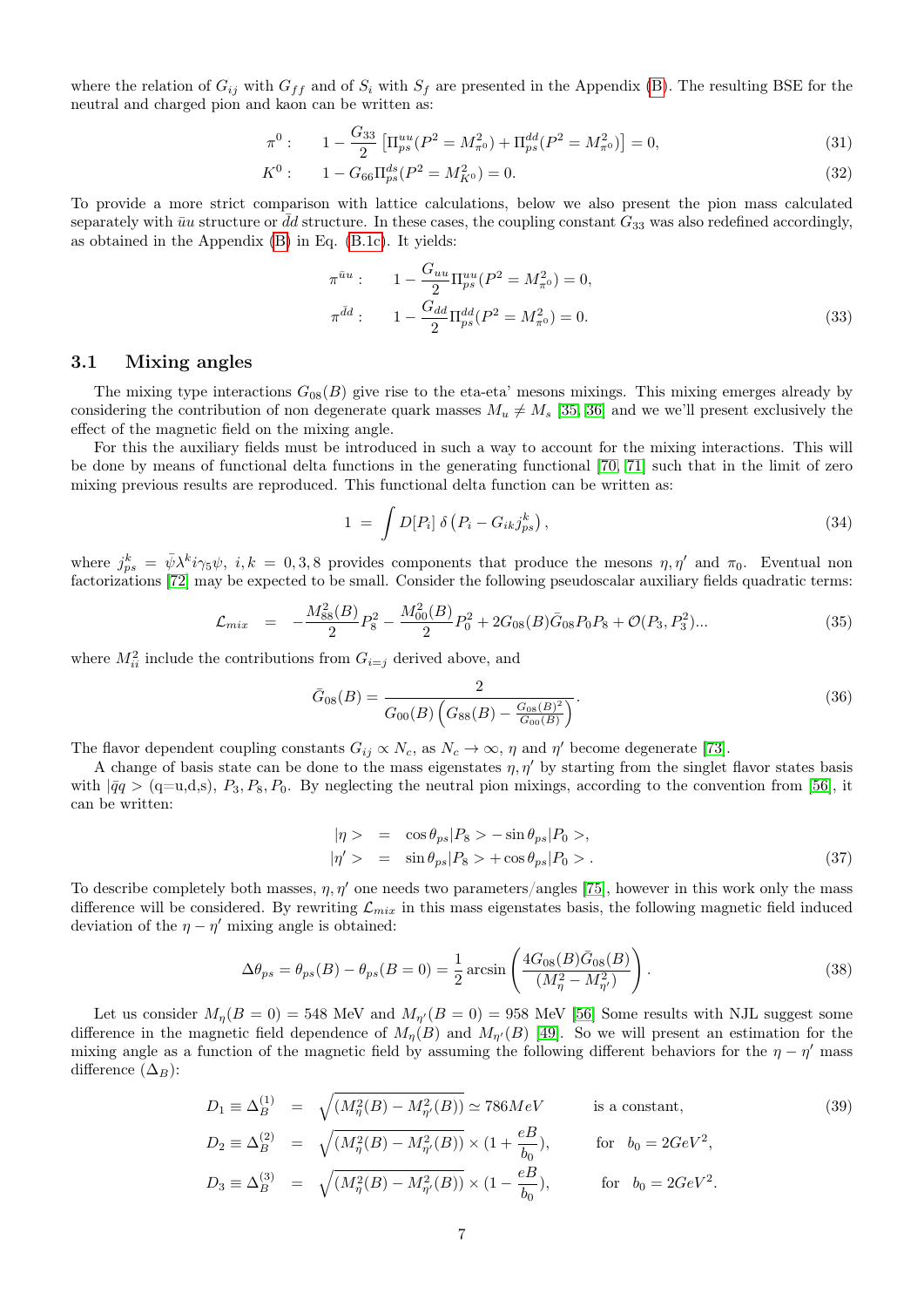### <span id="page-7-0"></span>4 Numerical results

The result of the fitting procedure to fix the parameters of the model with the coupling constant  $G_0$  is presented in Table [\(1\)](#page-7-1), where these were the parameters found to reproduce  $m_{\pi} = 135.0 \text{ MeV}$ ,  $m_K = 498.0 \text{ MeV}$ ,  $f_{\pi} = 93.0 \text{ MeV}$ and  $f_K = 111.0 \text{ MeV}$  at  $B = 0$ . It is interesting to note that the current quark masses fixed by the fitting procedure are, as usually, somewhat different than the measured values in Particle Data Group (PDG) Tables [\[56\]](#page-20-8). In the NJL the Lagrangian quark masses are free parameters and therefore they are free to be varied. However, it turns out that the needed values for these parameters are close to the measured values in PDG and this can be seen as a feature of the model. The difference with respect to the values of PDG can be attributed to, at least, two issues that might be connected. First, the current quark masses in [\[56\]](#page-20-8) are fixed with respect to an energy scale of the Standard Model and a different energy scale may be more suitable for the dynamics of hadrons within the NJL. Second, the mass generation mechanism in the NJL model involves the solution of (transcendental) gap equations for which the current quark masses contribute non-linearly, and in this process, it might be needed a larger current quark mass that somehow is modified by the presence of the quark condensate.

| Parameters  | Set                    |
|-------------|------------------------|
|             | $914.6\,\mathrm{MeV}$  |
| $G_0$       | $9.76 \,\text{GeV}$    |
| $m_{ud}$    | $6.0\,\mathrm{MeV}$    |
| $m_\bullet$ | $165.7 \,\mathrm{MeV}$ |

<span id="page-7-1"></span>Table 1: Set of Parameters was fixed to describe correctly neutral pion and kaon masses and decay constants in the vacuum  $(B = 0)$ .

The effect of the derived magnetic field dependence of the NJL coupling constant, Eqs. [\(18\)](#page-4-1) and [\(19\)](#page-4-2), will be compared to the effect of parameterizations considered in the literature. For instance, the following two shapes will be considered below [\[43,](#page-19-19) [74\]](#page-21-2)

<span id="page-7-2"></span>
$$
G_1(eB) = \alpha + \beta e^{-\gamma(eB)^2}, \tag{40}
$$

$$
G_2(eB) = G_0 \left( \frac{1 + a\xi^2 + b\xi^3}{1 + c\xi^2 + d\xi^4} \right), \tag{41}
$$

where:  $\alpha = 6.70 \text{ GeV}^{-2}$  and  $\beta = 3.06 \text{ GeV}^{-2}$  such that  $G_2(0) = G_0$ , and  $\gamma = 1.31 \text{ GeV}^{-2}$  - being that  $\beta$  and  $\gamma$  have the same values as used in Ref. [\[43\]](#page-19-19).  $G_0$  is normalized by the value presented in the Table [\(1\)](#page-7-1),  $\Lambda_{QCD} = 300$  MeV,  $\xi = (eB)/\Lambda_{QCD}^2$ , and  $a = 0.01088$ ,  $b = -1.0133 \times 10^{-4}$ ,  $c = 0.02228$  and  $d = 1.84558 \times 10^{-4}$  [\[74\]](#page-21-2).

The quark effective masses, as solutions of the first gap equations for  $G_0$ , Eq. [\(10\)](#page-3-0), and for  $G_{ff}^s(B)$ , the second gap equation Eq. [\(30\)](#page-5-1), are presented in Fig. [\(1\)](#page-8-0). The corrected gap equations, with  $G_{ff}^s$ , are solved self consistently with the coupling constants  $G_{ij}^s(B)$ . The magnetic field corrections for the scalar coupling constants, that contribute in the corrected gap equations, are shown in the following figure. It is seen that the effect of the magnetic field corrections to the coupling constants in the gap equations is to reduce the effective masses. The deviation with respect to the solution of the gap equations with  $G_0$  is progressively larger for larger magnetic fields. The largest deviation in the effective mass is obtained for the up quark effective mass and independent of corresponding sign of the quark electric charge.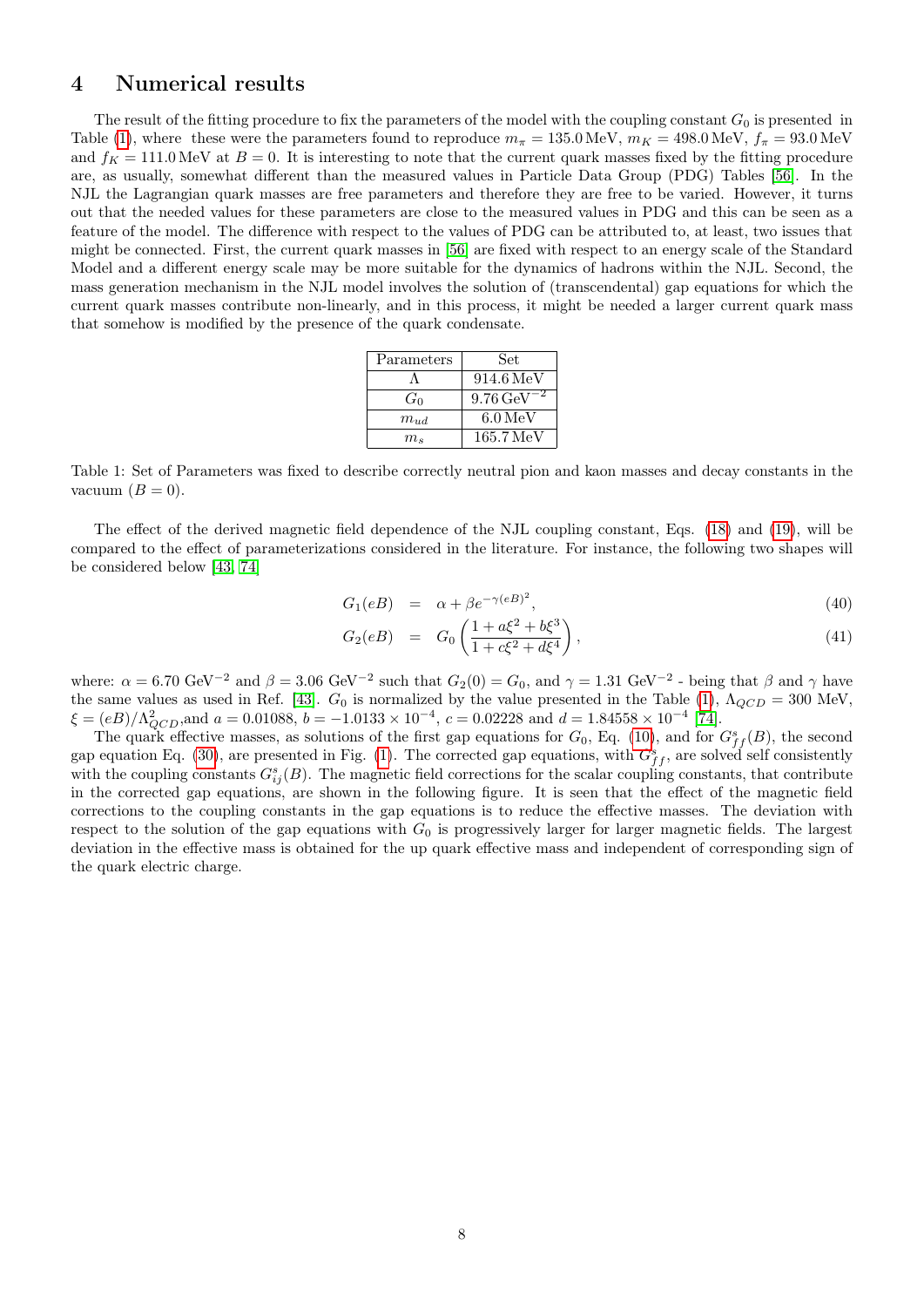<span id="page-8-0"></span>

Figure 1: Effective quark masses as solutions of the gap equations [\(10\)](#page-3-0) with  $G_0$  (solid lines) and [\(30\)](#page-5-1) with  $G_{ff}$  (dashed lines). Thicker (thinner) lines for  $M_s^*$   $(M_u^*)$  and intermediary thickness for  $M_d^*$ .

The resulting magnetic field dependencies of some of the scalar and pseudoscalar coupling constants,  $G_{uu}^{s,ps}(B)$ ,  $G_{dd}^{s,ps}(B)$ ,  $G_{ss}^{s,ps}(B)$  and  $G_{ds}^{s,ps}(B)$ , are shown in Figs. [\(2\)](#page-9-0) and [\(3\)](#page-9-1) for the set of parameters above. The pseudoscalar magnetic field corrections are positive and they increase with the magnetic field whereas the corrections to the scalar coupling constant are negative and decrease with the magnetic field. Together with the scalar coupling constants in Fig. [\(2\)](#page-9-0) it is also presented: the parameterizations of Eqs. [\(40\)](#page-7-2) and [\(41\)](#page-7-2) from Refs. [\[43,](#page-19-19) [74\]](#page-21-2) - respectively in dotted (yellow) and dot-dashed (green) lines - and a set of points for a particular definition from lattice QCD to make contact with the NJL model from Ref. [\[38\]](#page-19-14).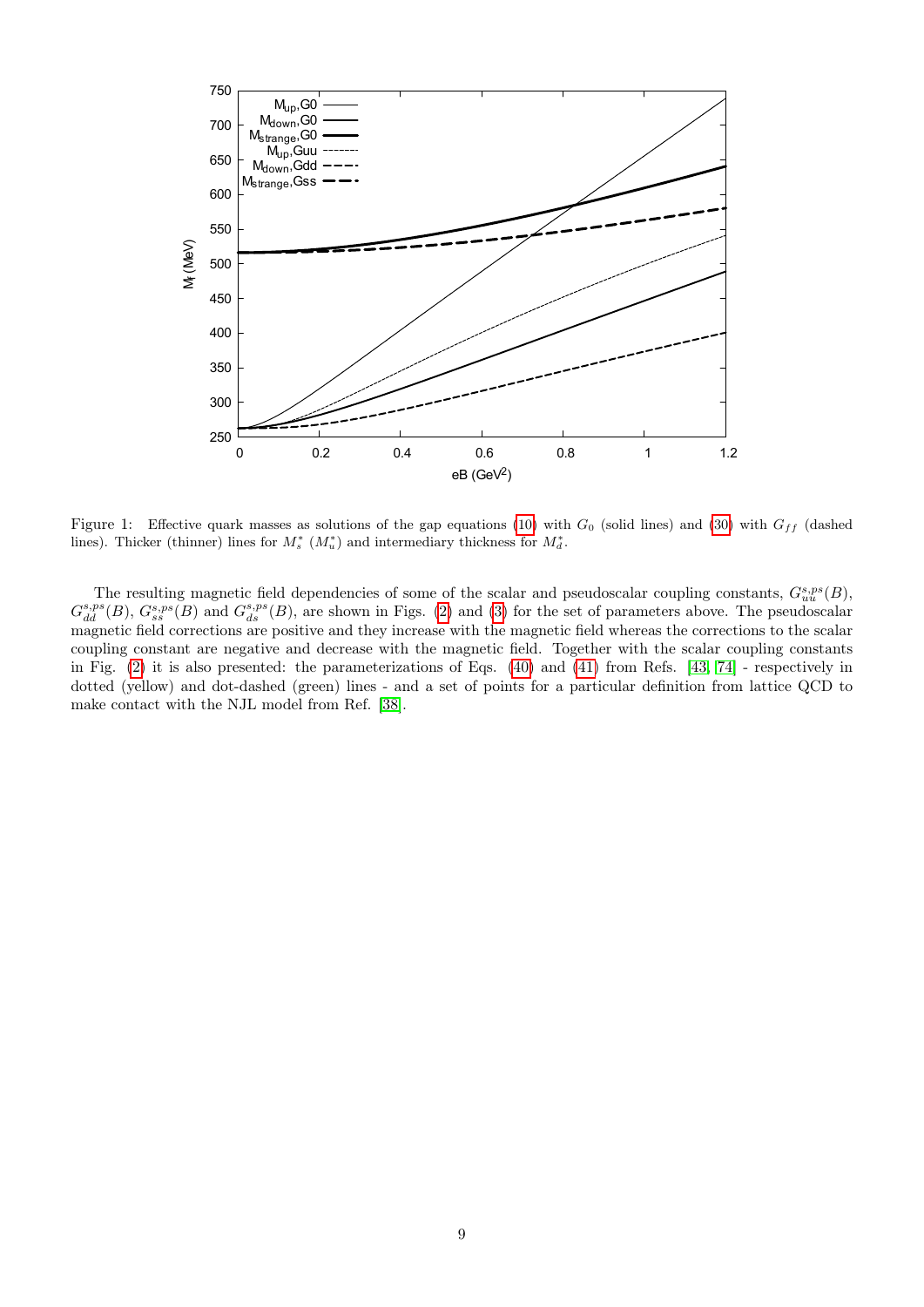<span id="page-9-0"></span>

<span id="page-9-1"></span>Figure 2: Magnetic field correction to the scalar NJL coupling constant,  $G_{ff}^s(eB)$ , as functions of the magnetic field. The parameterizations of Eqs. [\(40\)](#page-7-2) and [\(41\)](#page-7-2) from Refs. [\[43,](#page-19-19) [74\]](#page-21-2) - respectively in dotted (yellow) and dot-dashed (green) lines and extrapolation  $G(B)$  from lattice QCD of Ref. [\[38\]](#page-19-14) in continuous line with triangles are also shown.



Figure 3: Magnetic field correction to the pseudoscalar NJL coupling constant,  $G_{ff}^{ps}(eB)$ , as functions of the magnetic field.

The resulting up and down quark-antiquark chiral scalar condensates will be compared to results from lattice QCD from Ref. [\[64\]](#page-20-16) by means of their average and their difference. To do this comparison, we define the following quantities:

<span id="page-9-2"></span>
$$
\Sigma_f(B) = \frac{2m_{ud}}{m_{\pi}^2 f_{\pi}^2} \left| \left\langle \bar{\psi}_f \psi_f \right\rangle_B - \left\langle \bar{\psi}_f \psi_f \right\rangle_{B=0} \right| + 1, \qquad f = u, d, s \tag{42}
$$

where  $m_{\pi}$  and  $f_{\pi}$  are the zero magnetic field pion mass and decay constant, respectively, here taken as  $m_{\pi} = 135 \text{ MeV}$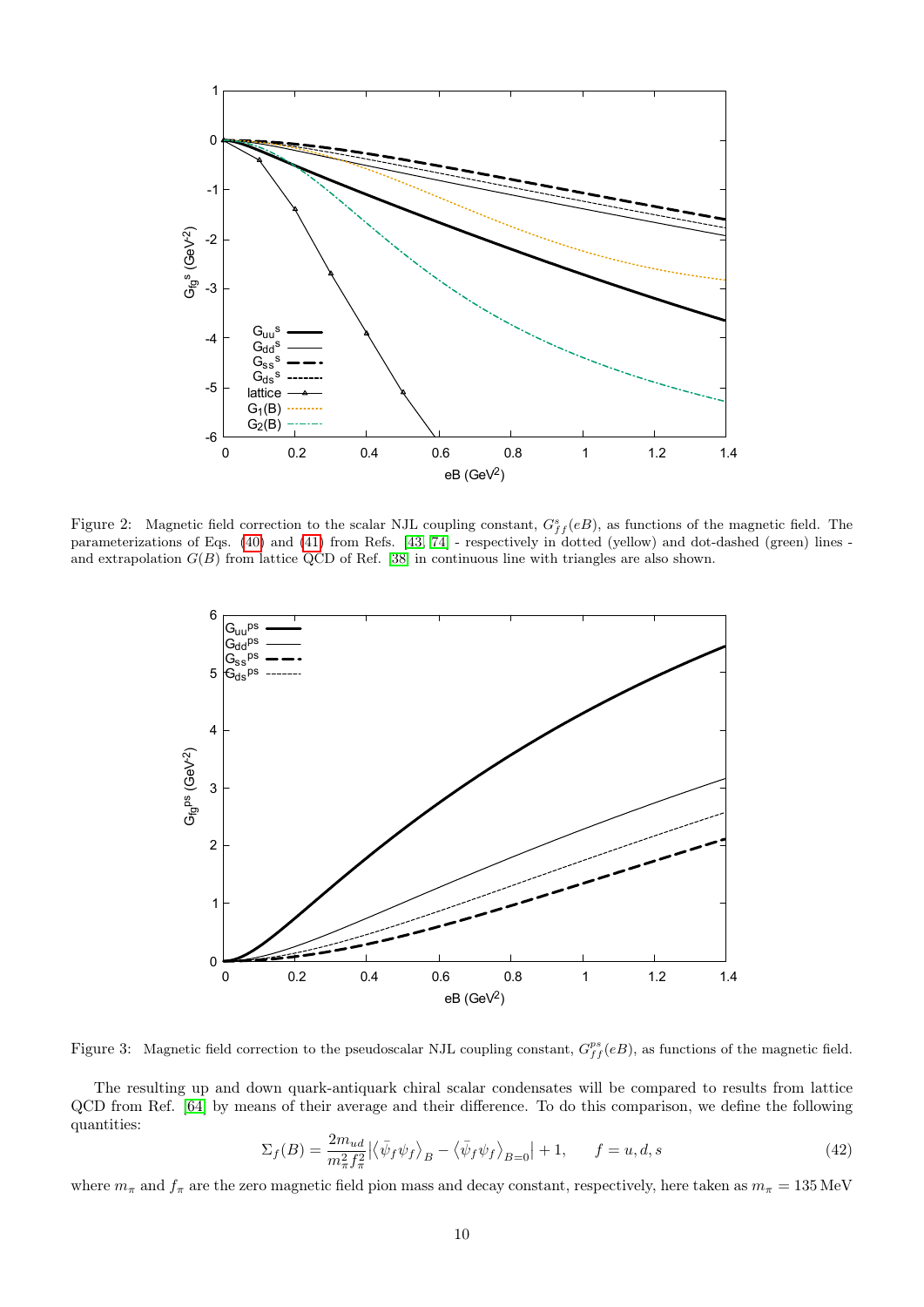and  $f_{\pi} = 86$  MeV. In figure [\(4\)](#page-10-0) the magnetic field dependent part of the average of the up and down quark condensates  $(\Sigma_u + \Sigma_d)(B)/2$ , without the vacuum contribution, is shown as a function of the magnetic field. The curves present a comparison for the results obtained with solutions of the two gap equations, namely for the coupling constant  $G_0$ and for coupling constants  $G_{ff}^s$ , respectively eq. [\(10\)](#page-3-0) and eq. [\(30\)](#page-5-1). Two different lattice calculations [\[76,](#page-21-3) [51\]](#page-20-4) for these chiral condensates present the the same behavior with a nearly linear behavior with the magnetic field for stronger magnetic fields [\[76\]](#page-21-3). Points obtained from lattice calculation from Ref. [\[64\]](#page-20-16). Besides that, estimations with two different parameterizations for the magnetic field dependence of the NJL coupling constant, Eqs. [\(40\)](#page-7-2) and [\(41\)](#page-7-2), are presented. The curve for the magnetic field dependent coupling constant from polarization  $G_{ff}(B)$  is basically the same as the one from  $G_1(B)$ .

<span id="page-10-0"></span>

Figure 4: Magnetic field dependent part of the averaged up and down quark condensates,  $(\Sigma_u + \Sigma_d)(B)/2$  for the set of parameters shown above by using  $G_0$  and  $G_{ff}$ , Eqs. [\(10\)](#page-3-0) and [\(30\)](#page-5-1), and also points from lattice QCD from Ref. [\[64\]](#page-20-16).

In figure [\(5\)](#page-11-0) the magnetic field dependent part of the difference between the up and down quark condensates  $(\Sigma_u - \Sigma_d)(B)$ , without the vacuum contribution, is shown as a function of the magnetic field for the same cases presented for the previous figure including the lattice results from Ref. [\[64\]](#page-20-16). that It is interesting, there is an improvement of the difference between the up and down quark condensates due to the use of  $G_{ff}^s(B)$  with respect to the use of  $G_0$  for the regime of weak magnetic field although overall there is no systematic behavior. Points obtained from lattice calculation from Ref. [\[64\]](#page-20-16) are also shown, being in agreement other estimations [\[76\]](#page-21-3). Also, estimations with two different parameterizations for the magnetic field dependence of the NJL coupling constant, Eqs. [\(40\)](#page-7-2) and [\(41\)](#page-7-2), are presented. The resulting curve for the coupling constant  $G_{ff}(B)$  is between the curves for  $G_1(B)$  and  $G<sub>2</sub>(B)$ .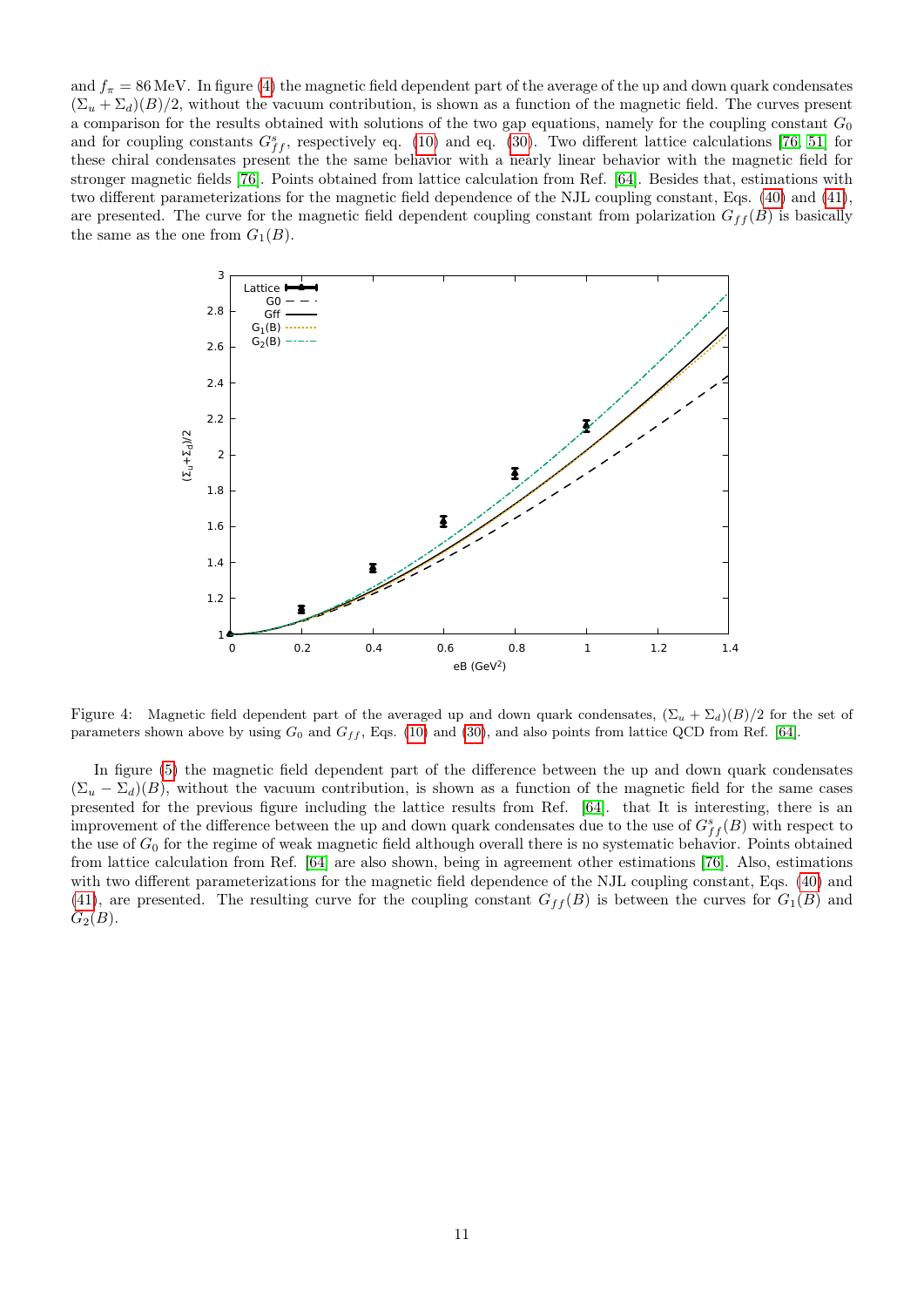<span id="page-11-0"></span>

Figure 5: Magnetic field dependent part of the difference between the up and down quark condensates,  $(\Sigma_u - \Sigma_d)(B)$  for the set of parameters shown above, by using  $G_0$  and  $G_{ff}$ , Eqs. [\(10\)](#page-3-0) and [\(30\)](#page-5-1), and also points from lattice QCD from Ref. [\[64\]](#page-20-16).

In Fig. [\(6\)](#page-12-0) the magnetic field dependence of the strange quark-antiquark condensate by means of the quantities [\(42\)](#page-9-2) is exhibited as functions of the magnetic field. The case in which gap equation is solved with  $G_0$  (dashed lines) and also the case in which the magnetic field dependent coupling constant is used,  $G_{ff}^s(B)$  (solid lines), are shown. For the sake of comparison, results for the two parameterizations [\(40\)](#page-7-2) and [\(41\)](#page-7-2), respectively dotted (yellow) and dotdashed (green), are also exhibited. The magnetic field dependent coupling constant increases the quark condensates, mostly because the effective masses are slightly reduced as shown in the previous figures. The parameterization [\(41\)](#page-7-2) yields stronger enhancement due to the magnetic field and parameterization [\(40\)](#page-7-2) yields results nearly compatible with the calculation with the magnetic field dependent coupling constants  $G_s^{fg}$ .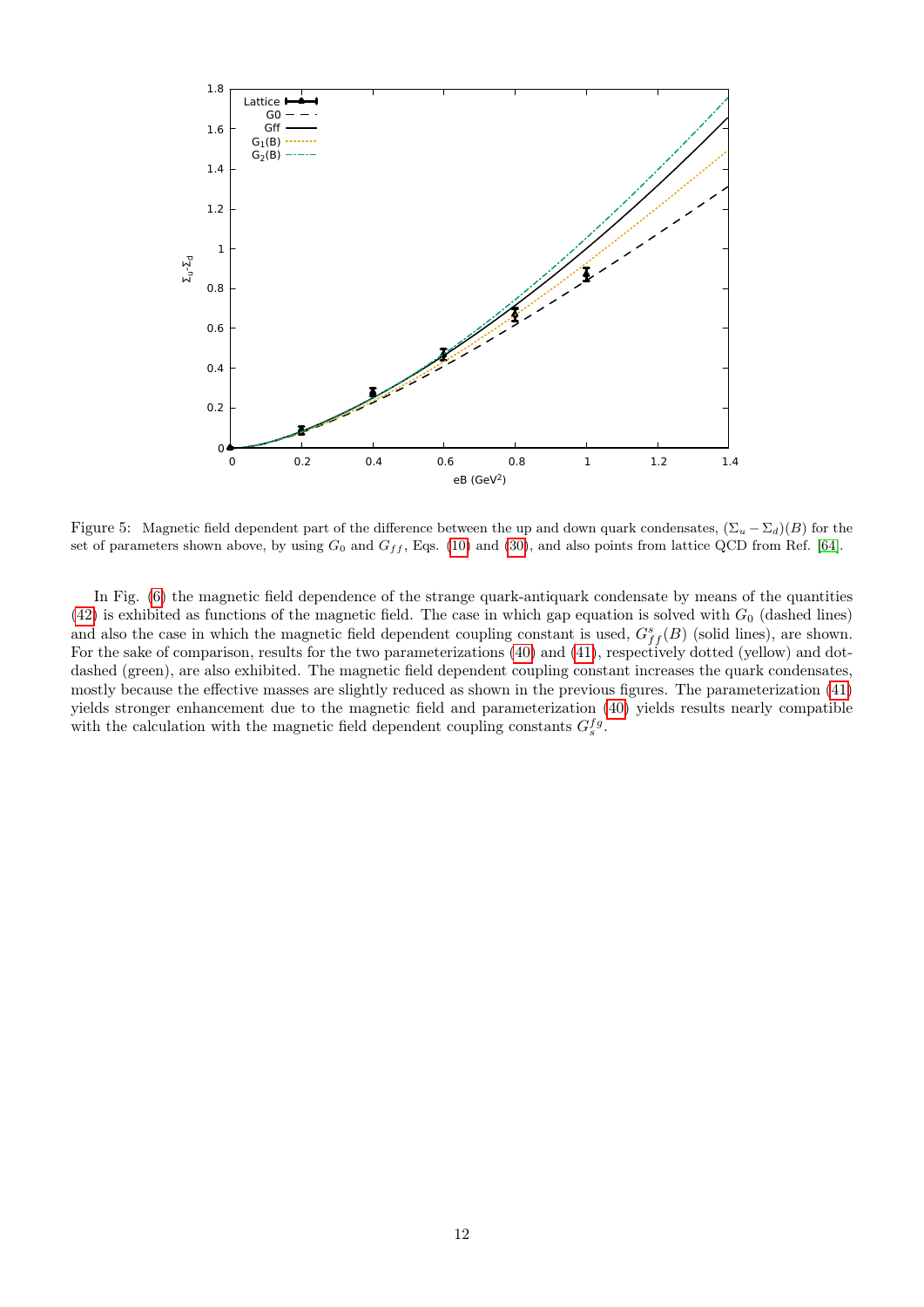<span id="page-12-0"></span>

Figure 6: Magnetic field dependent part of the strange quark condensate,  $\Sigma_s(B)$  for the solutions of the gap equation with  $G_0$  (dashed), Eq. [\(10\)](#page-3-0), and  $G_{ss}$  (solid), Eq. [\(30\)](#page-5-1). Results by considering parameterizations [\(40\)](#page-7-2) and [\(41\)](#page-7-2), respectively dotted (yellow) and dot-dashed (green), are also shown.

The magnetic field dependence of the three definitions of neutral pion mass are presented in Figs. [\(7,](#page-13-0)[8\)](#page-13-1) and [\(9\)](#page-14-0) - respectively for  $\pi^0$  (complete pion state),  $\pi^{uu}$  and  $\pi^{dd}$  - see Eqs. [\(31-](#page-6-0)[33\)](#page-6-1). The magnetic field behavior of the pseudoscalar coupling constants does not lead to magnetic field behavior of the neutral pion and kaon masses compatible with lattice estimations for strong magnetic fields. This can be understood by analyzing the very different behavior of  $G^s(eB)$  and  $G^{ps}(eB)$ , the former is a decreasing function of the magnetic field and the second an increasing function. Therefore whereas  $G^{s}(eB)$  yields a neutral pion mass that decreases with  $eB$ ,  $G^{ps}(eB)$  yields an increasing neutral pion mass, as shown below. To make possible a more detailed comparison of the effect of the magnetic field dependent coupling constants the pion mass was calculated in different ways. First for the effective mass from the gap equations  $(G(G_0))$  and BSE  $(B(G_0))$  by considering  $G_0$ . Secondly for the gap equations  $(G)$  with  $G_{ff}^s(B)$  and BSE (B) with  $G_{33}^s(B)$ . The same result obtained by considering  $G_{ff}^{ps}(B)$  was also plotted. The two parameterizations of Eqs. [\(40\)](#page-7-2) and [\(41\)](#page-7-2) were also employed. Besides that, in most Lattice QCD the pion masses have been calculated for the separated states  $\pi^{\bar{u}u}$  and  $\pi^{\bar{d}d}$  as discussed for Eq. [\(33\)](#page-6-1). Lattice QCD results from Refs. [\[37\]](#page-19-13) and [\[51\]](#page-20-4) are also shown in the figures below. The magnetic field coupling constants reduce the values of the pion mass in all cases. The pion mass decreases also because of the behavior of the quark effective masses. It is noted the considerable role of magnetic field coupling constant for the complete neutral pion state mass (thick solid line) that reduces the pion mass with respect to the unique coupling constant  $G_0$  (thin solid line) in Fig. [\(7\)](#page-13-0). However due to the non-linearity of the BSE and to the behavior of the quark effective masses with  $eB$  the pion mass (complete state) drops too fast for magnetic fields stronger than  $eB \sim 0.65$ GeV<sup>2</sup>. Eventually the pion mass go to zero by  $eB \sim 1.3 GeV^2$ , and there is no more solution for the corresponding BSE. For the cases of  $\pi^{\bar{u}u}$  and  $\pi^{\bar{d}d}$  states, exhibited in Figs. [\(8\)](#page-13-1) and (8) respectively, for lower values of magnetic fields the magnetic field dependent scalar  $G_{ij}^s(eB)$  improves the agreement with lattice QCD. However the magnetic field dependent coupling constants  $G_{ff}(B)$  are not enough to reproduce lattice QCD data for quite strong magnetic fields, nearly at the same point for the complete pion state and for the  $\bar{u}u$  or  $\bar{d}d$  states. Note that the BSE for the complete neutral pion state is not consistent with an assumption such that the complete neutral pion mass would be the average of the  $\bar{u}u$  and  $\bar{d}d$  states. When comparing the BSE Eqs. [\(31\)](#page-6-0) and [\(33\)](#page-6-1) for the complete and  $\bar{u}u/\bar{d}d$  pion states it can be seen that  $G_{33}$  is an averaged of  $G_{uu}$  and  $G_{dd}$ , and also  $\Pi^{complete}(P^2 = M_{\pi}^2)$  is an average of the separated polarization tensors for u and d quarks. Since all the polarization tensors are non-linear functions of the pion mass (in the limit of zero pion 3-momentum), it turns out that the two averages taken to compute the complete pion mass in  $G_{33} \Pi(M_\pi^2)$  varies considerably faster than the separated quantities  $G_{uu}\Pi_{uu}(M_{\pi}^2)$  and  $G_{dd}\Pi_{dd}(M_{\pi}^2)$ . These behaviors lead to the unexpected faster variation of the complete pion mass with the magnetic field. Of course the separated dependencies of all the three polarization tensors on  $eB$ and on  $P^2 = M_{\pi}^2$  produce this unexpected behavior. However further investigation is seemingly needed to certify, first of all, different lattice calculations provide results in agreement with each other.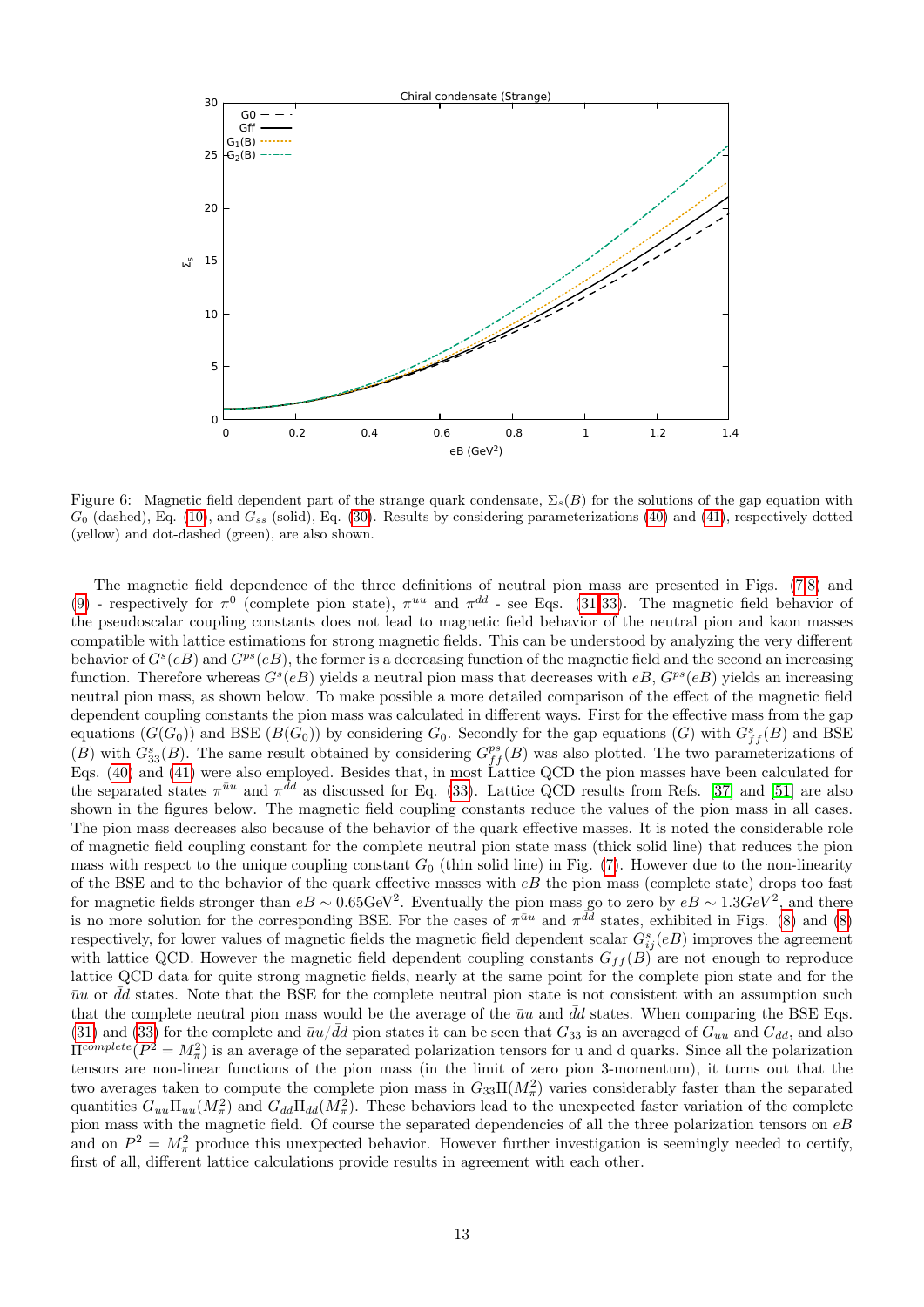<span id="page-13-0"></span>

<span id="page-13-1"></span>Figure 7: Neutral pion masses (complete state) for the different cases discussed in the text compared with lattice results from Ref. [\[51\]](#page-20-4).



Figure 8: Neutral pion masses  $\pi^{uu}$  for the different cases discussed in the text compared with lattice results from Refs. [\[37\]](#page-19-13) and [\[51\]](#page-20-4).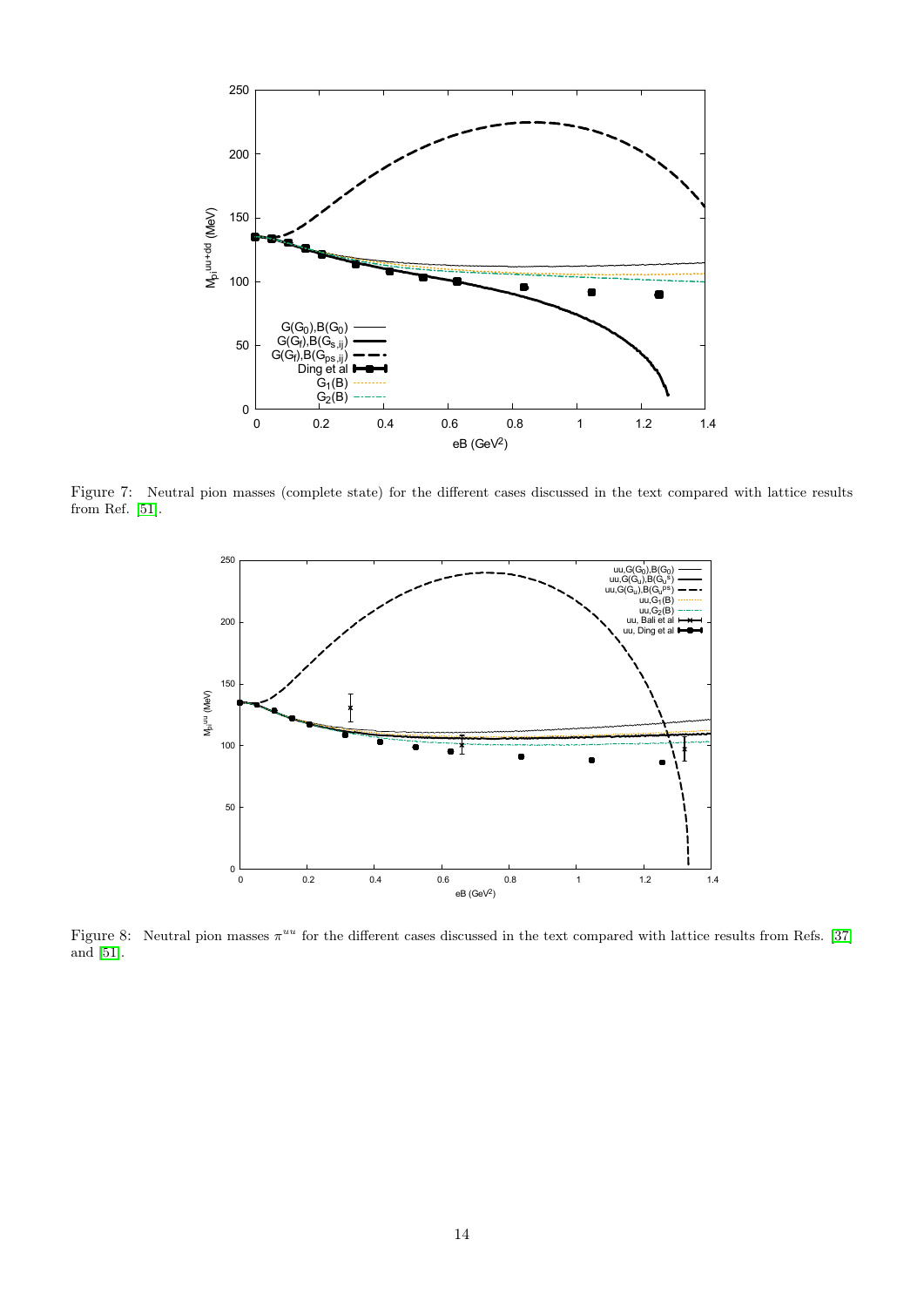<span id="page-14-0"></span>

Figure 9: Neutral pion masses  $\pi^{dd}$  for the different cases discussed in the text compared with lattice results from Refs. [\[37\]](#page-19-13) and [\[51\]](#page-20-4).

In Fig. [\(10\)](#page-14-1) the magnetic field dependence of the neutral kaon mass is presented for the different cases discussed above: by using gap equations and BSE with  $G_0$  (thin solid line) and gap equations with  $G_{ff}^s$  and BSE with  $G_{66}^s, G_{77}^s$ (thick solid line) and also  $G_{66}^{ps}$ ,  $G_{77}^{ps}$  (dashed line). The parameterizations [\(40\)](#page-7-2) and [\(41\)](#page-7-2) were also used, respectively dotted (yellow) and dot-dashed (green) lines. The pseudoscalar coupling constant  $G_{ij}^{ps}(eB)$  does not make neutral kaon mass to increase, as it happens in the neutral pion case, although it makes results worsen when compared to results with  $G_0$ . It is seen that the magnetic field deviation due to the magnetic field dependent coupling constant is not enough to reproduce lattice QCD results although it improves agreement when compared with results obtained with  $G_0$ .

<span id="page-14-1"></span>

Figure 10: Neutral kaon masses for the following cases: gap eqs. and BSE with  $G_0$  (thin line), and gap eqs. and BSE respectively with  $G_{ff}^s$  and  $G_{66}^s$  (thick line). The use of  $G_{66}^{ps}$  is also considered (dashed line). By using  $G_1(B)$  and  $G_2(B)$  results are exhibited respectively in dotted yellow line and dot-dashed green line.

In Fig. [\(11\)](#page-15-1) the deviation of the  $\eta - \eta'$  mixing angle due to the magnetic field, Eq. [\(38\)](#page-6-2), is presented for three different ad hoc prescriptions for the behavior of the  $\eta - \eta'$  mass difference with the magnetic field shown in Eq. [\(39\)](#page-6-3). Again the coupling constants  $G_{ij}^s$  were used. The decrease of the  $\eta-\eta'$  mass difference,  $D_3$ , contributes for a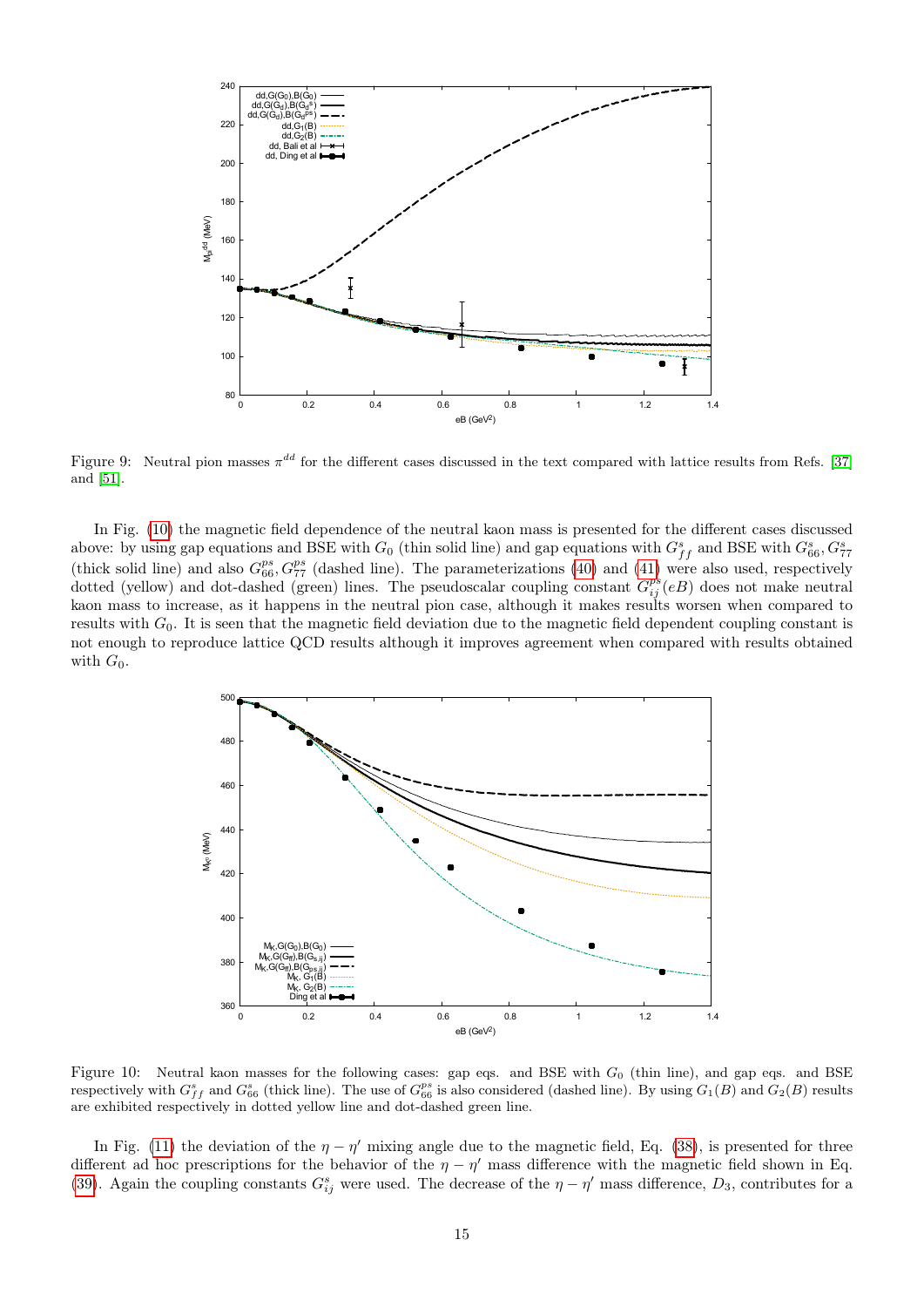<span id="page-15-1"></span>further increase of the modulus of the mixing angle that is favored by an increase of the coupling constant  $G_{08}(B)$ with the magnetic field. The magnetic field dependencies of  $G_{00}(B)$  and  $G_{88}(B)$  are less relevant than  $G_{08}(B)$  for the resulting mixing angle. Results with the use of prescription  $D_3$  are more sensitive to the magnetic field because  $D_3$  considers a reduction of the mass different with the magnetic field in the argument of the arcsin in Eq. [\(38\)](#page-6-2).



Figure 11: Magnetic field induced deviation for the  $\eta - \eta'$  mixing angle given by Eq. [\(38\)](#page-6-2) and the three prescriptions for the  $\eta - \eta'$  mass differences of Eq. [\(39\)](#page-6-3).

### <span id="page-15-0"></span>5 Summary and Discussion

Effects of quark polarization in a constant background magnetic field on the NJL-coupling constant were analyzed firstly in the resulting gap equations, and therefore in the quark-antiquark chiral condensates, and mass generation for constituent quarks. Secondly their effects were analyzed in the BSE for the neutral pion and kaon masses and the  $\eta - \eta'$  mixing angle. The one loop level calculation under magnetic field breaks chiral and flavor symmetries inducing different contributions for the scalar and pseudoscalar channels and flavor dependency of the coupling constants. Besides the diagonal coupling constants  $G_{ii}$ , mixing type interactions  $G_{i\neq j}$  (for  $i, j = 0, 3, 8$ ) also emerge and they contribute to neutral mesons mixings. These mixing interactions have two sources: the magnetic field coupling to quarks and the non degenerate quark masses, being this second effect was also analyzed separately in Refs. [\[35\]](#page-19-11). The resulting mixing-type interactions are proportional to the different quark mass differences,  $\propto (M_f - M_g)$  and  $(M_f^2 - M_g^2)$  for  $f \neq g = u, d, s$ , and they were mostly considered for an estimate of the magnetic field correction to the  $\eta - \eta'$  mixing angle. The magnetic field dependence of the up and down quark-antiquark condensates from the gap equations depend on the scalar coupling constants,  $G_0 + G_{ii}^s$ , and these results can be said to be slightly improved with respect to results available from lattice QCD calculations although the averaged value may be well reproduced. It indicates, however, that further flavor or magnetic field-dependencies of parameters may be needed mainly to reproduce correctly the lattice results for the difference of the up and down quark condensates. The strange quark-antiquark condensate also receives corrections.

Although the *corrected* scalar coupling constants have a magnetic field dependence with nearly the same behavior of the coupling constant behavior needed to reproduce lattice QCD results, the corrected pseudoscalar coupling constants in this one loop fermion calculation,  $G_0 + G_{ii}^{ps}$ , has the opposite magnetic field dependence and they do not lead to results with the behavior found in lattice QCD results. Therefore the pseudoscalar coupling constants were not employed extensively for calculating observables. This suggests that there may have a further different mechanism in the pseudoscalar channel that could generate a strongly decreasing behavior for  $G_{ij}^{ps}(B)$  that should compensate the behavior obtained from polarization process. Therefore, by simply adopting the scalar coupling constant to compute the neutral pion bound states, results receive corrections that somewhat improve the agreement with data from lattice QCD. This comparison presents some subtleties because lattice QCD calculations have few points for finite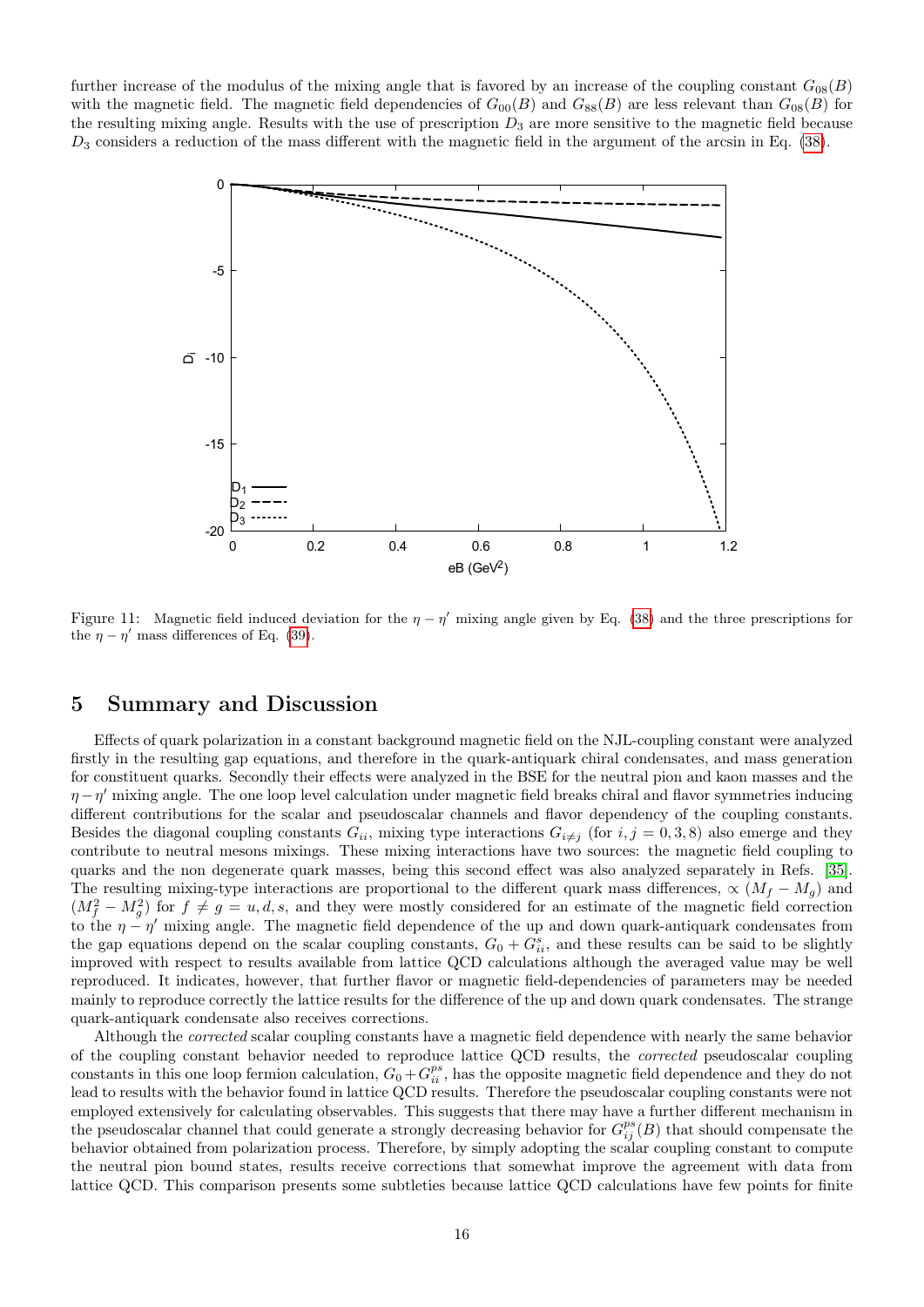magnetic field and they provided neutral pion mass mostly for separated  $\bar{u}u$  or  $\bar{d}d$  structures. Therefore, to make possible a more detailed comparison among different calculations, we presented calculations for the complete neutral pion state mass and for the  $\bar{u}u$  or  $\bar{d}d$  states. Neutral pion mass as calculated for  $G_0$  and for the separated states  $\bar{u}u$  or  $\bar{d}d$  present a similar behavior: for lower magnetic fields there is a decrease of the masses and NJL-predictions yield, for  $eB \geq 0.5 - 0.9 \text{GeV}^2$ , an increase of masses. A different behavior is obtained for the complete neutral pion structure for  $G_{ij}^s(B)$  with a continuous decrease of its mass until there is no more solution for the neutral pion BSE around  $eB \sim 1.3 \text{GeV}^2$ . Note that the complete neutral pion mass is not an average of the masses of states  $\bar{u}u$  and  $\bar{d}d$  because of the non linearity of the BSE but also due to the different up and down quark effective masses. It is interesting to emphasize that whereas the current NJL predictions for the up and down quark condensates are rea improved with respect to the standard NJL the results for the neutral mesons masses need further physical input in their BSE.

The neutral kaon mass calculated either with  $G_0$  or with  $G_{ij}^s$  provide decreasing values with  $eB$  although the magnetic field dependent coupling constants provide stronger decrease. By  $eB_0 \sim 1.0$ GeV<sup>2</sup>, the difference between the two estimates is of the order of  $M_{K^0}(G_0) - M_{K^0}(G_{ij}(B)) \sim 10$ MeV, and larger for stronger magnetic fields. Finally estimates for the magnetic field dependence of the  $\eta - \eta'$  mixing angle were provided by considering the mixing type interaction  $G_{08}(B)$  $G_{08}(B)$  according to Refs. [\[35,](#page-19-11) [36\]](#page-19-12). As shown in the Appendix (B)  $G_{08}(B) \sim G_{uu} + G_{dd} - 2G_{ss}$  that is proportional to the up/down -strange quark effective mass non-degeneracy. For the  $\eta - \eta'$  mixing angle, different behaviors of the magnetic field dependence of the mass difference  $M_{n'} - M_n(B)$  were considered.

These results suggest that the present magnetic field corrections for the NJL coupling constant from quarkpolarization might be enough to describe results for the neutral pion mass from lattice QCD for not strong magnetic fields, i.e.  $eB \leq 0.2, 0.4$  or 0.6 GeV<sup>2</sup>, depending on the definition of the pion struture according to Figs. [\(7,](#page-13-0)[8\)](#page-13-1) and [\(9\)](#page-14-0) . Neutral kaon masses are also well reproduced for still weaker magnetic fields. The higher order polarization corrections should not provide large contributions because they are suppressed by  $1/M^{n}$   $(n \geq 2)$ . Therefore, further magnetic field dependencies might be needed for realistic predictions of the NJL model. Further comparisons of NJL predictions with first principles lattice QCD results will make possible to understand better, and eventually to improve, the predictive power of the model under finite magnetic fields. For that it is also important to provide further lattice calculations. Nevertheless, with calculations presented in this work, it is possible to identify how the NJL-degrees of freedom -exclusively - come into play for the corresponding hadron observables under finite magnetic fields. This procedure should help to disentangle somewhat both the understanding of hadron dynamics in terms of the fundamental degrees of freedom and in terms of hadron effective (and observable) degrees of freedom by trying to relate both levels of the description. Maybe, this type of comparisons also might eventually help to conclude further which "sector" of QCD dynamics is at work for each observable under these external conditions.

### Acknowledgments

The authors thank short conversations with I. Shovkovy and G. Markó, and G. Endrodi and H.T. Ding for sending tables with results obtained in Lattice QCD of their groups. F.L.B. is member of INCT-FNA, Proc. 464898/2014-5. T.H.M. thanks financial support from CAPES. F.L.B. thanks partial support from CNPq-312072/2018-0, CNPq-421480/2018-1 and CNPq-312750/2021-8.

### <span id="page-16-0"></span>A Quark propagator in a constant magnetic field

By considering the proper time representation for the quark propagator with the minimal coupling to the photon field is given by:

$$
S_0(x, y) = \Phi(x, y)S_0(x - y),\tag{A.1}
$$

where

$$
\Phi(x,y) \equiv \exp\left\{iq \int_y^x d\xi^\mu \left[A_\mu(\xi) + \frac{1}{2}F_{\mu\nu}(\xi - y)^\nu\right]\right\},\tag{A.2}
$$

is the Schwinger phase factor, which is explicitly gauge dependent and breaks the translation invariance of the propagator, and

$$
S_0(x - y) \equiv -(4\pi)^{-2} \int_0^\infty \frac{ds}{s^2} \left[ m + \frac{1}{2} \gamma \cdot \left[ q \mathbf{F} \coth(q\mathbf{F}s) + q \mathbf{F} \right] (\mathbf{x} - \mathbf{y}) \right] \times \exp \left\{ -im^2 s - \frac{1}{2} \text{tr} \ln \left[ (q \mathbf{F}s)^{-1} \sinh(q \mathbf{F}s) \right] \right\} \times \exp \left[ -\frac{i}{4} (\mathbf{x} - \mathbf{y})^T q \mathbf{F} \coth(q \mathbf{F}s) (\mathbf{x} - \mathbf{y}) + \frac{i}{2} q \sigma_{\mu\nu} F^{\mu\nu} s \right]
$$
(A.3)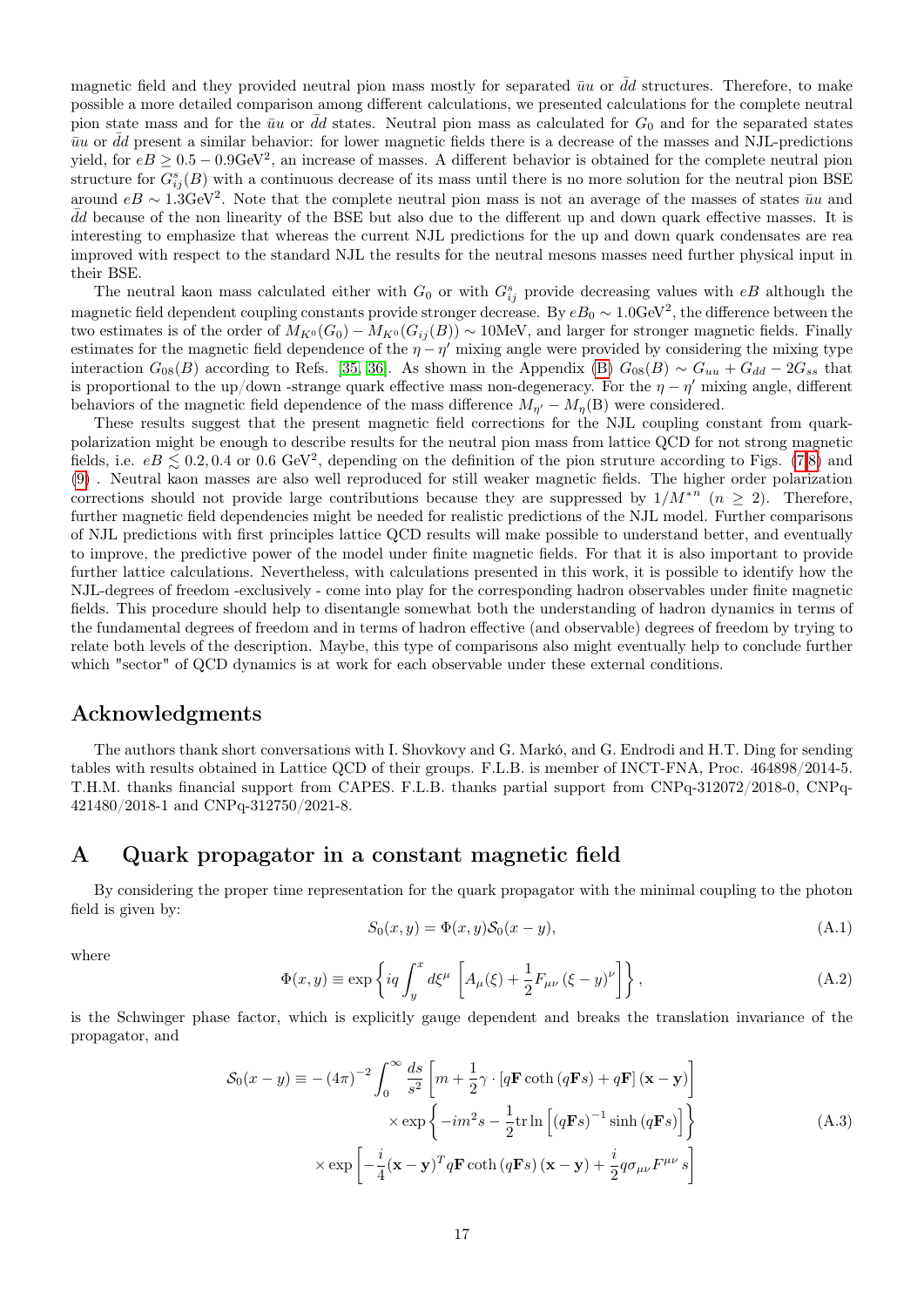is the translational invariant term. Here the quark electric charge is denoted by q while  $m$  stands for its mass. The photon field strength tensor is denoted by  $F^{\mu\nu}$  and  $\sigma^{\mu\nu} = \frac{i}{2} [\gamma^{\mu}, \gamma^{\nu}]$ .

Now we consider the case in which the photon field correspond to a constant magnetic field along the  $\hat{z}$  direction,  $\vec{B} = B\hat{e}_z$ , such that  $F_{12} = B$ . In this case, the translational invariant propagator becomes

$$
S_0(x - y) = -(4\pi)^{-2} \int_0^\infty \frac{ds}{s^2} \frac{|qB|s}{\sin(|qB|s)} \exp\left(-im^2s + i\operatorname{sign}(qB)|qB|s\sigma_3\right)
$$

$$
\times \exp\left\{-\frac{i}{4s}\left[(x - y)_\parallel^2 - |qB|s\cot\left(|qB|s\right)(x - y)_\perp^2\right]\right\}
$$

$$
\times \left\{m + \frac{1}{2s}\left[\gamma \cdot (x - y)_\parallel - \frac{|qB|s}{\sin\left(|qB|s\right)}\gamma \cdot (x - y)_\perp e^{-i\operatorname{sign}(qB)|qB|s\sigma_3}\right]\right\},\tag{A.4}
$$

<span id="page-17-2"></span>where sign(x) is the sign function and, for two arbitrary 4-vectors  $a^{\mu}$  and  $b^{\mu}$ , we are denoting

$$
(a \cdot b)_{\parallel} = a^0 b^0 - a^3 b^3,
$$
  
\n $(a \cdot b)_{\perp} = a^1 b^1 + a^2 b^2.$ 

The Fourier transformation of eq. [\(A.4\)](#page-17-2) is found to be given by

$$
\mathcal{S}_0(p) = -i \int_0^\infty ds \, \exp\left\{-is \left[m^2 - p_\parallel^2 + \frac{\tan(|qB|s)}{|qB|s} p_\perp^2\right]\right\}
$$
  
 
$$
\times \left\{[1 - \text{sign}(qB)\gamma_1\gamma_2 \tan(|qB|s)] \left(m + \gamma \cdot p_\parallel\right) - \gamma \cdot p_\perp \left[1 + \tan^2(|qB|s)\right]\right\}.
$$
 (A.5)

## <span id="page-17-0"></span>B Coupling constants in different flavor basis and Integrals

The coupling constants of NJL interaction in the adjoint representation relates to the ones in the fundamental representation by

$$
G^{00} = \frac{1}{3} [G_{uu}(B) + G_{dd}(B) + G_{ss}(B)],
$$
\n(B.1a)

$$
G^{11}(B) = G^{22}(B) = G_{ud}(B),
$$
\n(B.1b)

<span id="page-17-1"></span>
$$
G^{33}(B) = \frac{1}{2} [G_{uu}(B) + G_{dd}(B)],
$$
\n(B.1c)

$$
G^{44}(B) = G^{55}(B) = G_{us}(B),
$$
\n(B.1d)

$$
G^{66}(B) = G^{77}(B) = G_{ds}(B),
$$
\n(B.1e)

$$
G^{88}(B) = \frac{1}{6} [G_{uu}(B) + G_{dd}(B) + 4G_{ss}(B)],
$$
\n(B.1f)

$$
G^{03}(B) = G^{30}(B) = \frac{1}{\sqrt{6}} [G_{uu}(B) - G_{dd}(B)],
$$
\n(B.1g)

$$
G^{08}(B) = G^{80}(B) = \frac{1}{3\sqrt{2}} [G_{uu}(B) + G_{dd}(B) - 2G_{ss}(B)],
$$
\n(B.1h)

$$
G^{38}(B) = G^{83}(B) = \frac{1}{2\sqrt{3}} [G_{uu}(B) - G_{dd}(B)],
$$
\n(B.1i)

both for scalar and pseudoscalar interactions. All the other couplings  $G^{ij}$  vanish. Here we are denoting

$$
G_{fg}^{\mathrm{s}}(B) = g + g^2 \Pi_{fg}^{\mathrm{s}}(B),\tag{B.2a}
$$

$$
G_{fg}^{\text{ps}}(B) = g + g^2 \Pi_{fg}^{\text{ps}}(B),\tag{B.2b}
$$

where

$$
\Pi_{fg}^{s}(B) = 2iN_c \int \frac{d^4p}{(2\pi)^4} \text{tr}_D \left[ S_f^B(p) S_g^B(p) \right],
$$
\n(B.3a)

$$
\Pi_{fg}^{\text{ps}}(B) = 2iN_c \int \frac{d^4p}{(2\pi)^4} \text{tr}_D \left[ S_f^B(p) i\gamma_5 S_g^B(p) i\gamma_5 \right],\tag{B.3b}
$$

with  $S_f^B(p)$  representing the quark propagator in momentum space in the presence of the uniform magnetic field B and  $\text{tr}_D$  representing the trace over Dirac indices.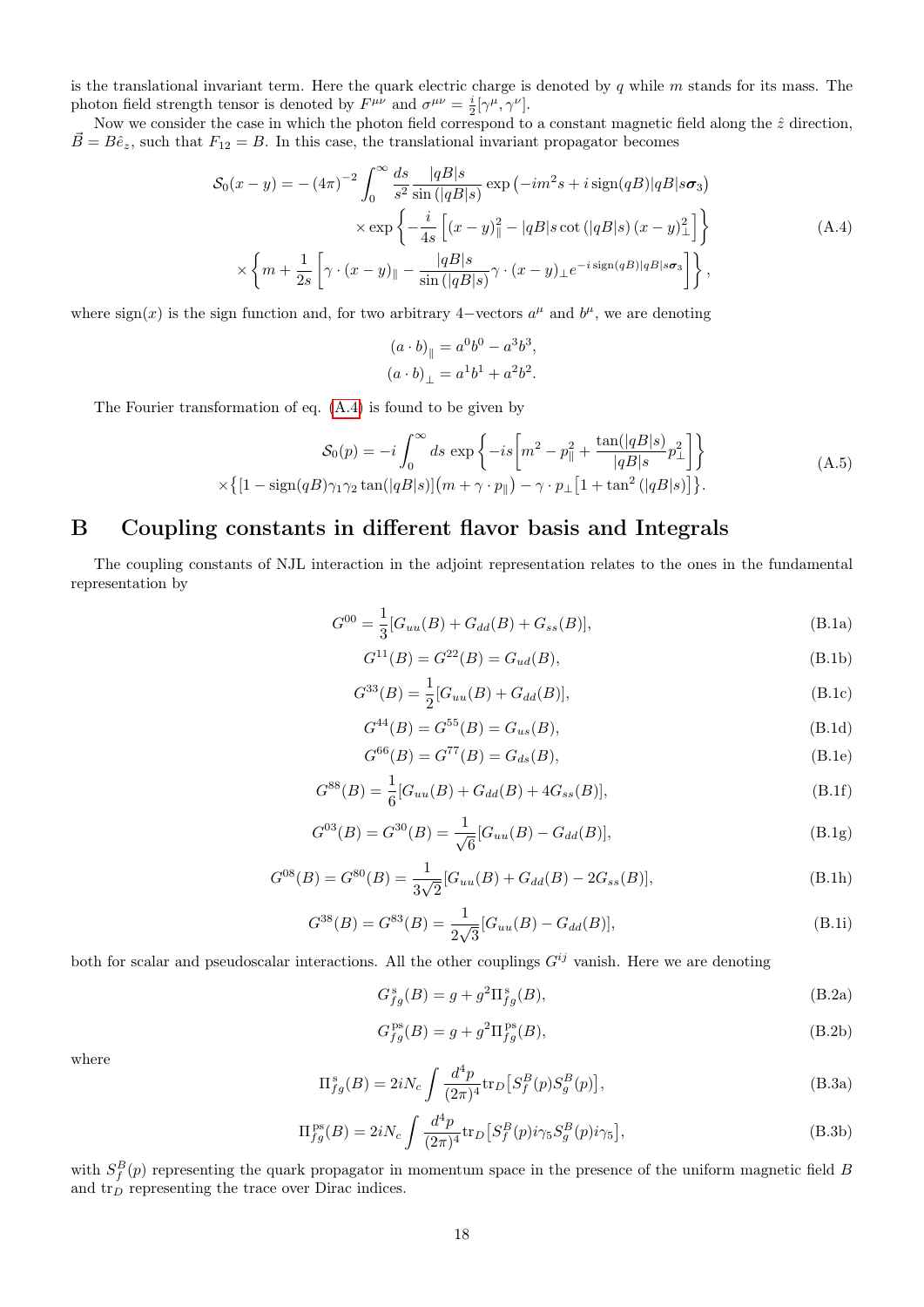### References

- <span id="page-18-0"></span>[1] J. O. Andersen, W. R. Naylor, and A. Tranberg, Rev. Mod. Phys. 88, 025001 (2016); [arXiv:1411.7176.](http://arxiv.org/abs/1411.7176)
- <span id="page-18-1"></span>[2] D. Kharzeev, Parity violation in hot QCD: Why it can happen, and how to look for it, Phys. Lett. B 633, 260 (2006).
- <span id="page-18-2"></span>[3] D. E. Kharzeev, L. D. McLerran, and H. J. Warringa, The effects of topological charge change in heavy ion collisions: 'Event by event P and CP violation, Nucl. Phys. A803, 227 (2008).
- <span id="page-18-3"></span>[4] D. E. Kharzeev, J. Liao, S. A. Voloshin and G. Wang, Chiral magnetic and vortical effects in high-energy nuclear collisions: A status report, Prog. Part. Nucl. Phys. 88, 28 (2016), [1511.04050].
- <span id="page-18-4"></span>[5] K. Tuchin, Particle production in strong electromagnetic fields in relativistic heavy-ion collisions, Adv. High Energy Phys. 2013, 490495 (2013), [1301.0099]
- <span id="page-18-5"></span>[6] V. Skokov, A. Yu. Illarionov and V. Toneev, Estimate of the magnetic field strength in heavy-ion collisions, Int. J. Mod. Phys. A24, 5925 (2009) [0907.1396].
- <span id="page-18-6"></span>[7] V. Voronyuk, V. D. Toneev, W. Cassing, E. L. Bratkovskaya, V. P. Konchakovski and S. A. Voloshin, (Electro- )Magnetic field evolution in relativistic heavy-ion collisions, Phys. Rev. C83, 054911 (2011), [1103.4239].
- <span id="page-18-7"></span>[8] Z. Wang, J. Zhao, C. Greiner, Z. Xu, P. Zhuang, Incomplete electromagnetic response of hot QCD matter, Phys. Rev. D105, L041901 (2022).
- <span id="page-18-8"></span>[9] T. Vachaspati, Magnetic fields from cosmological phase transitions, Phys. Lett. B 265, 258 (1991).
- <span id="page-18-9"></span>[10] K. Enqvist and P. Olesen, On primordial magnetic fields of electroweak origin, Phys. Lett. B 319, 178 (1993).
- <span id="page-18-10"></span>[11] R. C. Duncan and C. Thompson, Formation of very strongly magnetized neutron stars—Implications for gammaray bursts, Astrophys. J. 392, L9 (1992).
- <span id="page-18-11"></span>[12] A. Broderick, M. Prakash, and J. M. Lattimer, The equation of state of neutron star matter in strong magnetic fields, Astrophys. J. 537, 351 (2000).
- <span id="page-18-12"></span>[13] C. Giunti and A. Studenikin, Neutrino electromagnetic interactions: a window to new physics, Rev. Mod. Phys. 87, 531 (2015) [1403.6344].
- <span id="page-18-13"></span>[14] I. Danhoni, F. S. Navarra, Magnetic field in relativistic heavy ion collisions: testing the classical approximation, Phys. Rev. C 103, 024902 (2021). I. Danhoni, F. S. Navarra, Magnetic excitation in relativistic heavy ion collisions, Phys. Lett. B 805, 135463 (2020).
- <span id="page-18-14"></span>[15] V.P.Gusynin, V.A.Miransky, I.A.Shovkovy, Dimensional reduction and catalysis of dynamical symmetry breaking by a magnetic field, Nucl. Phys. B462, 249 (1996). I.A.ShovkovyV.M.Turkowski, Dimensional reduction in Nambu-Jona-Lasinio model in external chromomagnetic field, Phys. Lett. B367, 213 (1996). V.A. Miransky, I.A. Shovkovy, Magnetic catalysis and anisotropic confinement in QCD, Phys. Rev. D 66, 045006 (2002).
- <span id="page-18-15"></span>[16] V. A. Miransky and I. A. Shovkovy, Quantum field theory in a magnetic field: From quantum chromodynamics to graphene and Dirac semimetals, Phys. Rep. 576, 1 (2015).
- <span id="page-18-16"></span>[17] I. A. Shovkovy, Magnetic Catalysis: A Review, Lect. Notes Phys. 871, 49 (2013) , [1207.5081].
- <span id="page-18-17"></span>[18] F. Bruckmann, G. Endrödi, M. Giordano, S. D. Katz, T. G. Kovacs, F. Pittler et al., Landau levels in QCD, Phys. Rev. D96, 074506 (2017) [1705.10210].
- <span id="page-18-18"></span>[19] J. O. Andersen, W. R. Naylor, A. Tranberg, Phase diagram of QCD in a magnetic field Rev. Mod. Phys. 88, 025001 (2016).
- <span id="page-18-19"></span>[20] J.O. Andersen, QCD phase diagram in a constant magnetic background, arXiv: 2102.13165v1 [hep-ph].
- <span id="page-18-20"></span>[21] M. D'Elia, L. Maio, F. Sanfilippo, A. Stanzione, Phase diagram of QCD in a magnetic background, [arXiv:2111.11237v](http://arxiv.org/abs/2111.11237)1 [hep-lat]
- <span id="page-18-21"></span>[22] G. Cao, Recent progresses on QCD phases in a strong magnetic field — views from Nambu–Jona-Lasinio model, [arXiv:2103.00456v](http://arxiv.org/abs/2103.00456)1 [hep-ph].
- <span id="page-18-22"></span>[23] F.L. Braghin, Low energy constituent quark and pion effective couplings in a weak external magnetic field, Eur. Phys. J. A54, 45 (2018).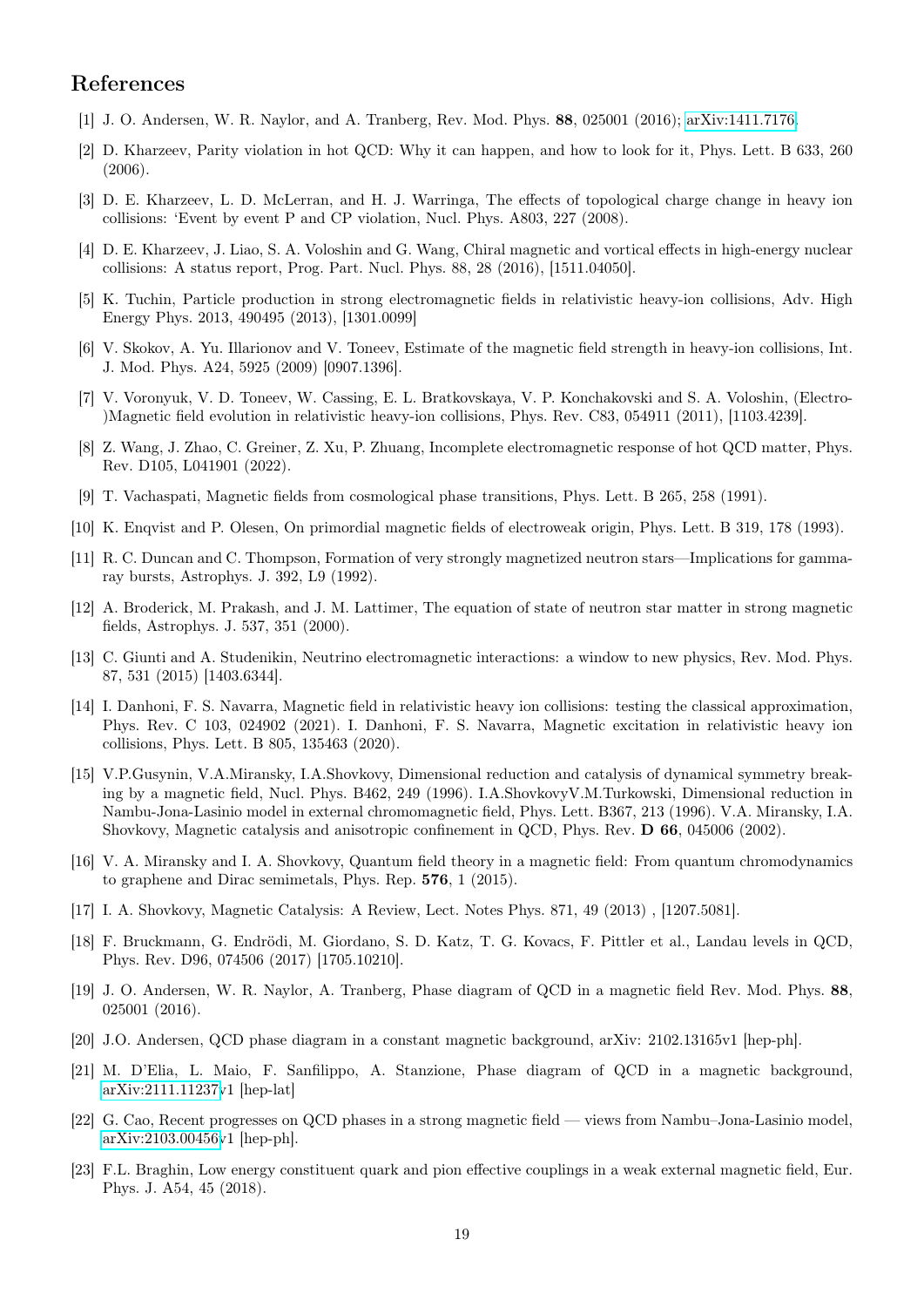- <span id="page-19-0"></span>[24] Y. Nambu, G. Jona-Lasinio, (1961) Dynamical Model of Elementary Particles Based on an Analogy with Superconductivity I, Phys. Rev. 122, 345.
- <span id="page-19-1"></span>[25] U. Vogl, W. Weise, The Nambu and Jona-Lasinio model: Its implications for Hadrons and Nuclei , Progr. in Part. and Nucl. Phys. 27, 195 (1991).
- <span id="page-19-2"></span>[26] S. P. Klevansky, The Nambu-Jona-Lasinio model of quantum chromodynamics, Rev. Mod. Phys. 64, 649 (1992).
- <span id="page-19-3"></span>[27] T. Hatsuda, T. Kunihiro, QCD Phenomenology based on a Chiral Effective Lagrangian, Phys. Rep. 247 221, (1994); [hep-ph/9401310.](http://arxiv.org/abs/hep-ph/9401310)
- <span id="page-19-4"></span>[28] H. Kleinert, 1978 in Erice Summer Institute 1976, Understanding the Fundamental Constituents of Matter, 289, Plenum Press, New York, ed. by A. Zichichi.
- <span id="page-19-5"></span>[29] J. L. Cortés, J. Gamboa, L. Velásquez, A Nambu-Jona-Lasinio like model from QCD at low energies, Phys. Lett. B 432, 397 (1998).
- <span id="page-19-6"></span>[30] K.-I. Kondo, Toward a first-principle derivation of confinement and chiral-symmetry-breaking crossover transitions in QCD, Phys. Rev. D 82, 065024 (2010).
- <span id="page-19-7"></span>[31] P. Costa, O. Oliveira, P.J.Silva, What does low energy physics tell us about the zero momentum gluon propagator, Phys. Lett. B 695, 454 (2011).
- <span id="page-19-8"></span>[32] T. Hell, S. Rossner, M. Cristoforetti, W. Weise, Dynamics and thermodynamics of a nonlocal Polyakov–Nambu– Jona-Lasinio model with running coupling, Phys. Rev. D 79, 014022 (2009).
- <span id="page-19-9"></span>[33] A. Paulo Jr., F.L. Braghin, Vacuum polarization corrections to low energy quark effective couplings, Phys. Rev. D 90, 014049 (2014).
- <span id="page-19-10"></span>[34] P. Costa, C. A. de Sousa, M. C. Ruivo, O. Oliveira, P. J. Silva, H. Hansen, Some properties of two Nambu–Jona-Lasinio -type models with inputs from lattice QCD, Acta Phys.Polon.Supp. 5, 083-1088, 1 (2012) [arXiv:1208.4382](http://arxiv.org/abs/1208.4382) [hep-ph]
- <span id="page-19-11"></span>[35] F.L. Braghin, Flavor-dependent U(3) Nambu–Jona-Lasinio coupling constant, Phys. Rev. D103, 094028 (2021).
- <span id="page-19-12"></span>[36] F.L. Braghin, Strangeness content of the pion in the U(3) Nambu-Jona-Lasinio model, [arXiv:2108.02748](http://arxiv.org/abs/2108.02748) , to be published Journ. Phys. G. https://doi.org/10.1088/1361-6471/ac4d79.
- <span id="page-19-13"></span>[37] G. S. Bali, B. B. Brandt, G. Endrodi, B. Glaessle, Meson masses in electromagnetic fields with Wilson fermions, Phys. Rev. D 97, 034505 (2018).
- <span id="page-19-14"></span>[38] G. Endrodi, G. Markó, Magnetized baryons and the QCD phase diagram: NJL model meets the lattice, J. High Energ. Phys. 2019, 36 (2019). https://doi.org/10.1007/JHEP08(2019)036
- <span id="page-19-15"></span>[39] G. Endrödi, G. Markó, Magnetized baryons and the QCD phase diagram: NJL model meets the lattice, Journal of High Energy Physics 36 (2019).
- <span id="page-19-16"></span>[40] R. L. S. Farias, K. P. Gomes, G. Krein, M. B. Pinto, Importance of asymptotic freedom for the pseudocritical temperature in magnetized quark matter, Phys. Rev. C90, 025203 (2014).
- <span id="page-19-17"></span>[41] Kun Xu, Jingyi Chao, and Mei Huang, Effect of the anomalous magnetic moment of quarks on magnetized QCD matter and meson spectra, Phys. Rev. D 103, 076015 (2021).
- <span id="page-19-18"></span>[42] K. Hattori, T. Kojo, and N. Su, Mesons in strong magnetic fields: (I) General analyses, Nucl. Phys. A951, 1 (2016).
- <span id="page-19-19"></span>[43] S. S. Avancini, R. L. S. Farias, M. Benghi Pinto, W. R. Tavares, V. S. Timóteo, Pion pole mass calculation in a strong magnetic field and lattice constraints, Phys. Lett. B 767, 247 (2017).
- <span id="page-19-20"></span>[44] S. S. Avancini, R. L. S. Farias, W. R. Tavares, Phys. Rev. D 99, 056009 (2019).
- <span id="page-19-21"></span>[45] S. Mao, Pions in magnetic field at finite temperature, Phys. Rev. D 99, 056005 (2019).
- <span id="page-19-22"></span>[46] M.Coppola, D. Gomez Dumm, S. Noguera, and N. N. Scoccola, Neutral and charged pion properties under strong magnetic fields in the NJL model, Phys. Rev. D 100, 054014 (2019).
- <span id="page-19-23"></span>[47] J. Li , G. Cao, L. He, Gauge independence of pion masses in a magnetic field within the Nambu–Jona-Lasinio model, Phys. Rev. D104, 074026 (2021)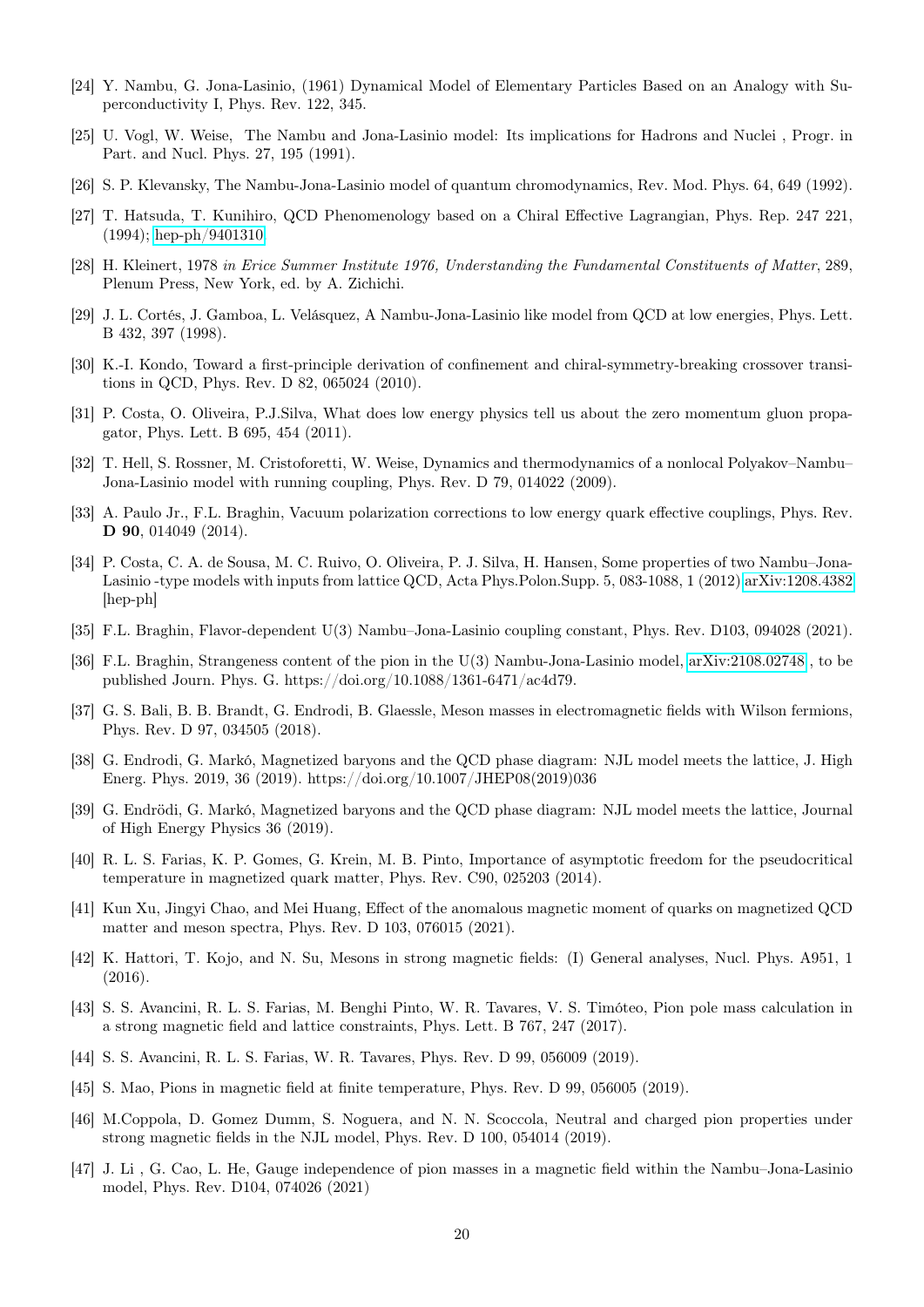- <span id="page-20-1"></span>[48] J. Chao, Y.-X. Liu, and L. Chang, Light charged pion in ultra-strong magnetic field, [arXiv:2007.14258](http://arxiv.org/abs/2007.14258)
- <span id="page-20-2"></span>[49] S.A. Avancini, et al, Light pseudo-scalar meson masses under strong magnetic fields within the SU(3) Nambu-Jona-Lasinio model, [arXiv:2109.01911v](http://arxiv.org/abs/2109.01911)1 [hep-ph].
- <span id="page-20-3"></span>[50] G. Cao, Effects of a parallel electromagnetic field in three-flavor Nambu–Jona-Lasinio model, Phys. Rev. D101, 094027 (2020).
- <span id="page-20-4"></span>[51] H.-T. Ding, S-T Li, S. Mukherjee, A. Tomiya, X.-D. Wang, Meson masses in external magnetic fields with HISQ fermions 2001.05322 (2021).
- <span id="page-20-0"></span>[52] V. A. Miransky, I. A. Shovkovy, Magnetic catalysis and anisotropic confinement in QCD, Phys. Rev. D 66, 045006 (2002). M. A. Andreichikov, V. D. Orlovsky, Yu.A. Simonov Asymptotic Freedom in Strong Magnetic Fields, Phys. Rev. Lett. 110, 162002 (2013).
- <span id="page-20-5"></span>[53] L.F. Abbott, Acta Phys. Pol. B 13, 33 (1982).
- <span id="page-20-6"></span>[54] F.L. Braghin, SU(2) low energy quark effective couplings in weak external magnetic field, Phys. Rev. D 94, 074030 (2016)
- <span id="page-20-7"></span>[55] Th. Feldmann, P. Kroll, B. Stech, Mixing and decay constants of pseudoscalar mesons, Phys. Rev. D58, 114006 (1998). P. Kroll, Mixing of pseudoscalar mesons and isospin symmetry breaking, Int. Journ of Phys. A20, 331 (2005). B.M.K. Nefkens, J.W. Price, The Neutral Decay Modes of the Eta-Meson, Phys.ScriptaT99, 114 (2002).
- <span id="page-20-8"></span>[56] K. Nakamura et al (Particle Data Group), Reviews of Particle Physics, J. of Phys. G: Nucl. Part. Phys. 37 075021 (2010) . M. Tanabashi et al. (Particle Data Group), Phys. Rev. D 98, 030001 (2018).
- <span id="page-20-9"></span>[57] H. Kohyama, D. Kimura, T. Inagaki, Parameter fitting in three-flavor Nambu-Jona-Lasinio model with various regularizations, Nucl. Phys. B906, 524 (2016).
- <span id="page-20-10"></span>[58] D.P Menezes, M. Benghi Pinto, S.S. Avancini, A. Perez Martinez, C. Providencia, Quark matter under strong magnetic fields in the Nambu–Jona-Lasinio model, Phys. Rev. C79, 035807 (2009).
- <span id="page-20-11"></span>[59] S.S. Avancini, et al. NJL-type models in the presence of intense magnetic fields: The role of the regularization prescription. Physical Review D, 99, (2019).
- <span id="page-20-12"></span>[60] F.L. Braghin, Quark and pion effective couplings from polarization effects, Eur. Phys. J. A52, 134 (2016) .
- <span id="page-20-13"></span>[61] F.L. Braghin, Pion Constituent Quark Couplings strong form factors: A dynamical approach, Phys. Rev. D 99, 014001 (2019).
- <span id="page-20-14"></span>[62] F L Braghin, Weak magnetic field corrections to light vector or axial mesons mixings and vector meson dominance, J. Phys. G: Nucl. Part. Phys. 47, 115102 (2020).
- <span id="page-20-15"></span>[63] V.P. Gusynin, V.A. Miransky, I.A. Shovkovy, Nucl. Phys. B 462, 249 (1996). V.P. Gusynin, V.A. Miransky, I.A. Shovkovy, Dimensional reduction and dynamical chiral symmetry breaking by a magnetic field in 3 + 1 dimensions, Phys. Lett. B349, 477 (1995).
- <span id="page-20-16"></span>[64] G.S. Bali, F. Bruckmann, G. Endrodi, Z. Fodor, S.D. Katz, A. Schafer, Phys. Rev. D 86, 071502(R) (2012); [arXiv:1206.4205.](http://arxiv.org/abs/1206.4205)
- <span id="page-20-17"></span>[65] G. S. Bali, et al JHEP 2, 44 (2012); [arXiv:1111.4956.](http://arxiv.org/abs/1111.4956) G. Endrodi, JHEP 04 023 (2013) [;arXiv:1301.1307](http://arxiv.org/abs/1301.1307) .
- <span id="page-20-18"></span>[66] W. Heisenberg, H. Euler, Z. Phys. 98, 714 (1936).
- <span id="page-20-19"></span>[67] J. Schwinger, On Gauge Invariance and Vacuuwn Polarization, Phys. Rev. 82 664 (1951).
- <span id="page-20-20"></span>[68] Itzykson, Zuber, S. Weinberg, The Quantum Theory of Fields Vol. II Cambridge University Press, Cambridge, (1996).
- <span id="page-20-21"></span>[69] F.L.Braghin, SU(2) Higher-order effective quark interactions from polarization, Phys. Lett. B761, 424 (2016).
- <span id="page-20-22"></span>[70] H. Reinhardt, R. Alkofer, Instanton-induced flavour mixing in mesons, Phys. Lett. B 207, 482 (1988).
- <span id="page-20-23"></span>[71] A.A. Osipov, B. Hiller, A.H. Blin, J. da Providência, Effects of eight-quark interactions on the hadronic vacuum and mass spectra of light mesons, Annals of Phys. 322, 2021 (2007).
- <span id="page-20-24"></span>[72] F.L. Braghin, F.S. Navarra, (2015) Factorization breaking of four-quark condensates in the Nambu–Jona-Lasinio model, Phys. Rev. D91, 074008.